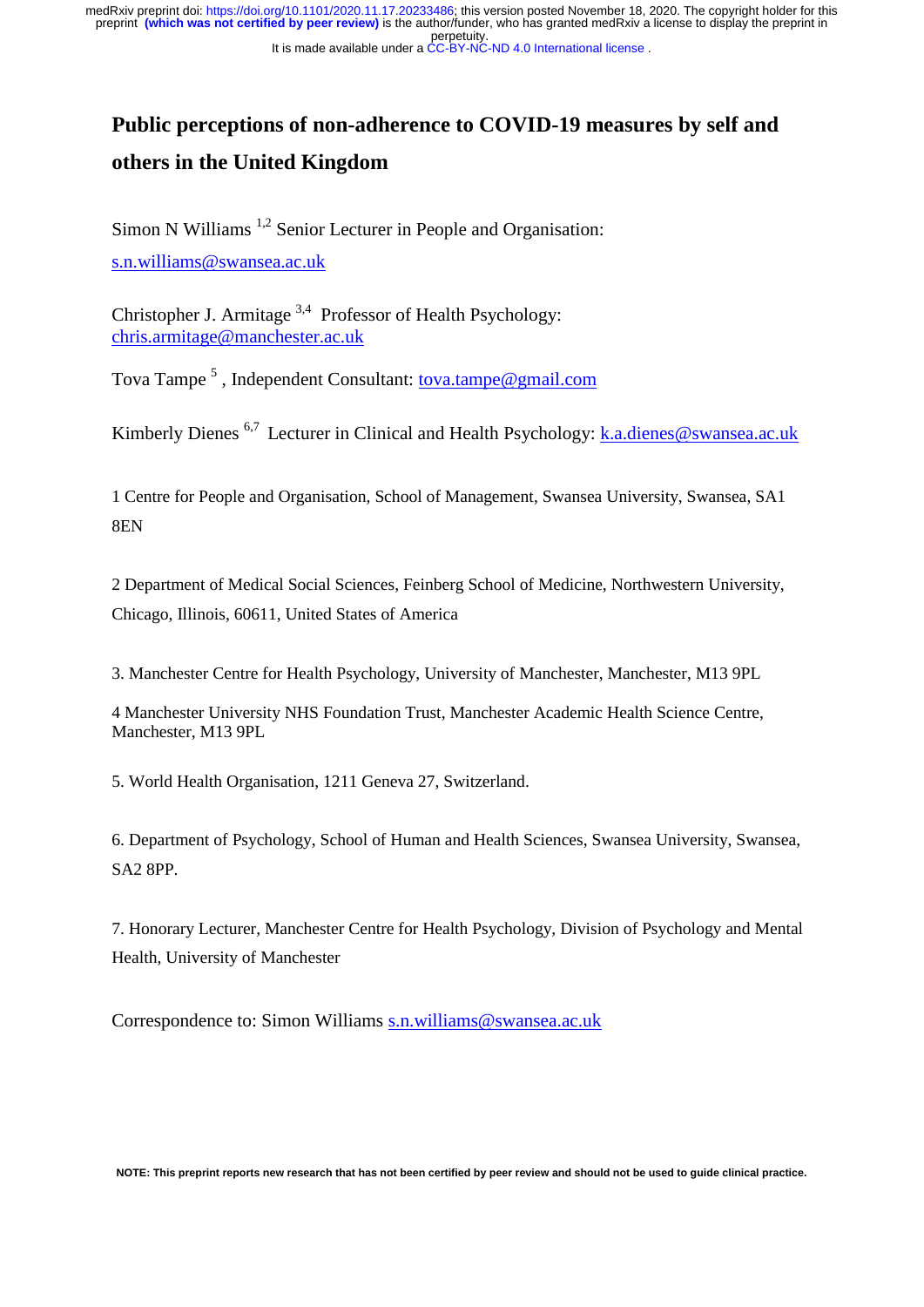# **ABSTRACT**

**OBJECTIVE:** To explore the perceptions of non-adherence to COVID-19 policy measures by self and others in the UK, focusing on perceived reasons for non-adherence.

**DESIGN:** Qualitative study comprising 12 online focus groups conducted between 25th September and 13th November 2020.

**SETTING:** Online video-conferencing

**PARTICIPANTS:** 51 UK residents aged 18 and above, reflecting a range of ages, genders and race/ethnicities.

**RESULTS:** Participants reported seeing an increase in non-adherence in others and identified a number of challenges to their own adherence to measures. Thematic analysis identified six main themes related to participants' reported reasons for non-adherence in self and others: (1) Alert fatigue (2) Inconsistent rules (3) Lack of trust in government (4) Helplessness (5) Resistance and rebelliousness (6) Reduced perception of risk and the prospect of a vaccine. Participants also raised concerns that adherence would be impacted by a desire to socialise over Christmas. Two forms of non-adherence were observed: overt rulebreaking and subjective rule interpretation.

**CONCLUSIONS:** Adherence may be improved by: less frequent and clearer information on COVID-19 to reduce alert fatigue; implementing a more unified set of measures within and across countries in the UK; role modelling good adherence by authority figures; exploring ways to mitigate the impact that events like Christmas vaccine 'breakthroughs' may have on reducing adherence.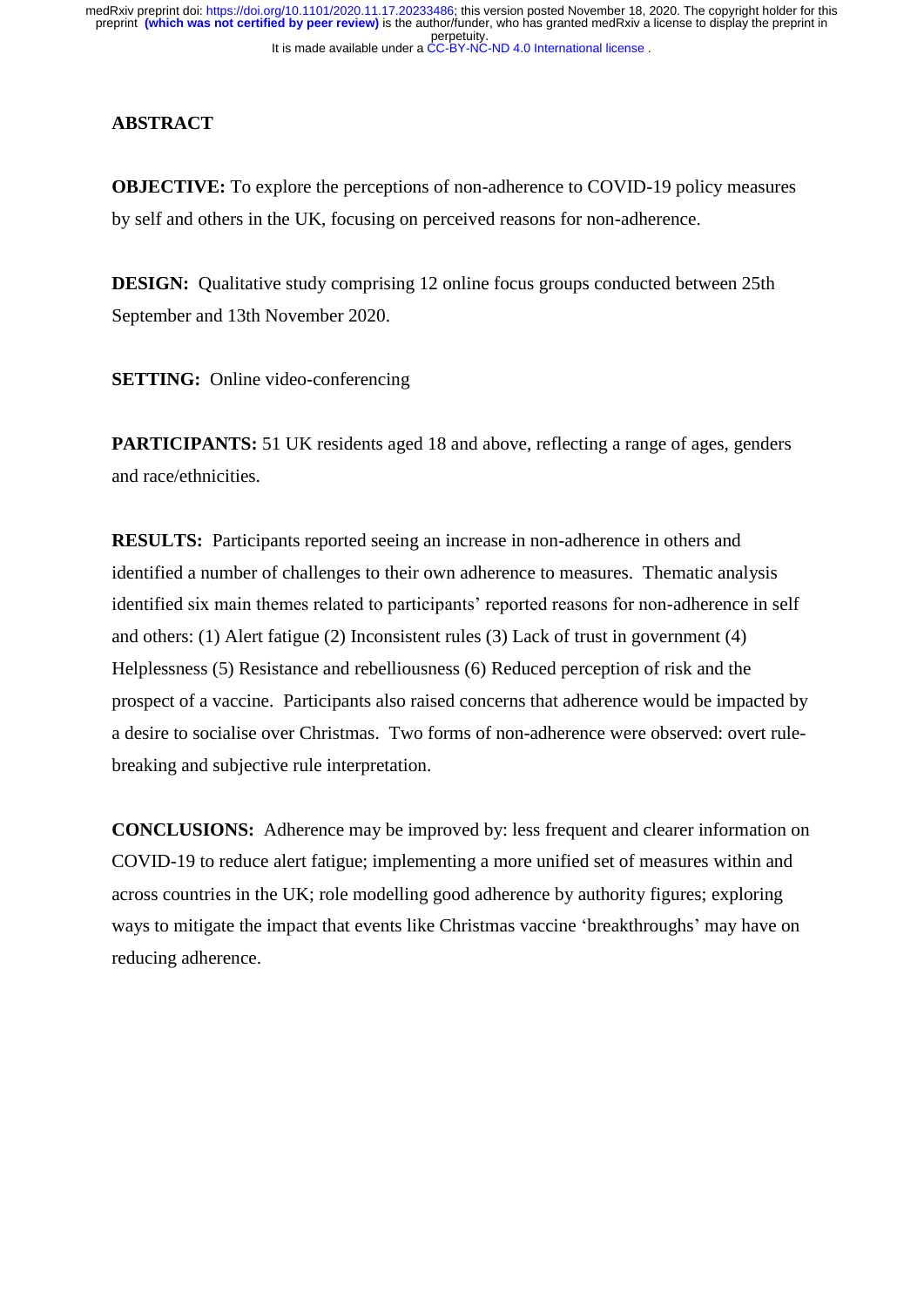# **BACKGROUND**

The current coronavirus (COVID-19) pandemic continues to present a significant challenge to global public health. As of November 2020, no vaccination for the virus has been approved for use, and as such, non-pharmaceutical, social distancing measures provide the best means through which to control the transmission of the virus and its associated morbidity and mortality. Social distancing measures used in the UK include but are not limited to: keeping physically separate (1-2 meters in the UK), only meeting with others in ways permitted under current legislation, and self-isolating when required to do so (NHS 2020). One of the key factors determining the effectiveness of such measures is the level of public adherence to them. As the pandemic develops, it is necessary to take into account the impact that a longer duration of measures may have on people's ability and motivation to continue adhering. It is important also to explore if and how the longer duration of measures may be having on the reasons for non-adherence amongst those who are not fully adhering to them.

There has been much discussion in the media about whether 'behavioural fatigue' might be responsible for increases in non-adherence, and whether this will lead to further decreases in adherence in the future (Michie, West & Harvey 2020). However, this concept is controversial in the academic literature, partly because its use has been vague and illdefined (Harvey 2020) and partly because of the lack of empirical evidence to support the fact that there is significant 'fatigue' around adherence. In the UK, longitudinal public surveys generally suggest a lack of evidence that there have been significant decreases in adherence over the course of the pandemic (Michie, West & Harvey 2020; Fancourt et al 2020), or that adherence declined during the summer, before increasing again during the country's 'second wave' (Ipsos MORI 2020). However, these surveys caution that there are high levels of confusion or a lack of understanding of guidelines (Fancourt et al 2020; YouGov 2020). Also, reported 'complete adherence' is considerably higher than reported 'majority adherence' (where people are following most but not all rules) (Fancourt et al 2020), and some rules (e.g. observing the 1-2 meter rule or visiting extended family when not permitted to do so) may be being flouted more than others (e.g. not self-isolating when advised to do so) (Ipsos MORI 2020).

There is a rapidly growing body of research exploring factors associated with (non- )adherence to coronavirus measures. Surveys of public behaviours suggests that some of the main factors contributing to high adherence include: high perception of risk of contracting coronavirus (Carlucci et al 2020; Kasting et al 2020; Selby et al 2020), perceived social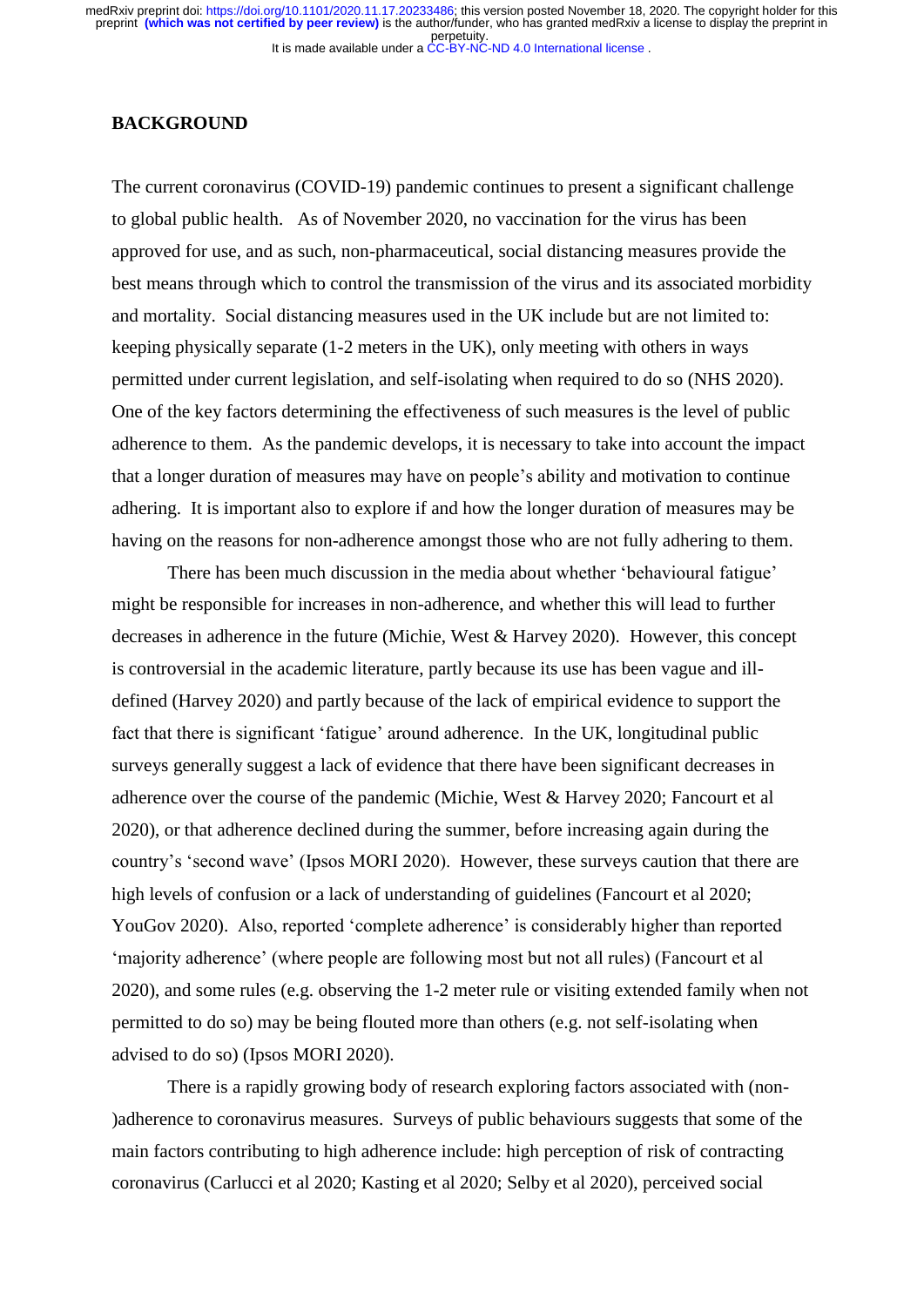support (Paykani et al 2020), seeing others' adhere (Coroiu et al 2020), believing that you have already had COVID-19 (Smith, Marteau et al 2020), greater accessing of health-related information (Al-Hasan et al 2020), trust in government (Coroiu et al 2020) and political ideology (Rothgerber et al 2020). Also demographic factors have been found to predict high adherence, including: older age (Selby et al 2020; Fancourt et al 2020), female gender (Carlucci et al 2020), higher education (Carlucci et al 2020; Al-Hasan et al 2020). Of course, there are variations across countries in adherence levels and factors (Al-Hasan et al 2020), due to a variety of reasons, for example, high levels of preexisting trust in authorities and the extent to which a country has a 'tight' or collective culture (Van Bavel et al 2020).

Much of this research on adherence to coronavirus measures has taken the form of quantitative surveys. Qualitative research on experiences and perceptions of adherence can complement existing quantitative research by exploring in-depth some of the reasons behind instances of non-adherence, from the perspectives of the participants themselves, which can then be used to adapt policies to maximize impact. In this paper, we present results from an ongoing longitudinal qualitative research study looking at public experiences of, and attitudes to, COVID-19 measures put in place to curb the spread of the virus at a population level. In a previous paper, we explored experiences and perceptions of self-adherence and of adherence in others (Williams et al 2020a). We found that the majority of our participants reported high adherence to measures for themselves, but that reports of non-adherence in others were high (Williams et al 2020a).

The present paper explores two main research questions: (1) What are participants' perceptions of the current levels of adherence in self and others to COVID-19 measures? (2) What do participants' feel are the main reasons for non-adherence, in self and others, to COVID-19 measures? Additionally, the paper explores as a secondary aim, participants' beliefs around levels of future (non-)adherence, as well as the reasons for these beliefs. The study therefore aims to contribute to existing knowledge around current experiences and perceptions of non-adherence to COVID-19 measures.

## **PARTICIPANTS AND METHODS**

12 focus groups with 51 participants were conducted between 25th September and 13th November 2020. Participants were all adults aged 18 years or older, currently residing in the UK. One of the benefits of conducting focus groups prospectively and in real-time during the pandemic was that it provides data on how participants are feeling in relation to the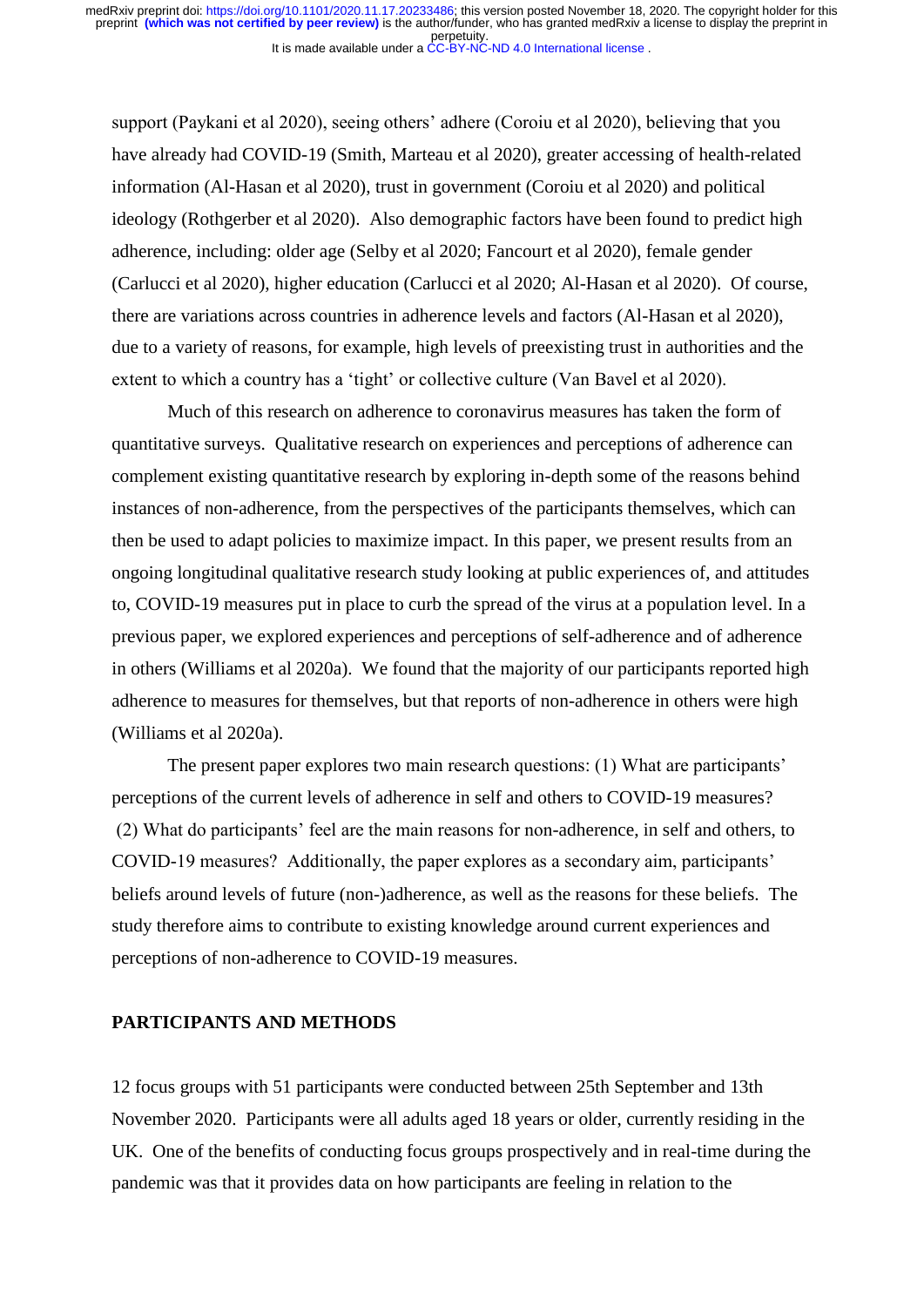pandemic, in the moment (thereby avoiding potential recall bias). It is therefore important that participants' views are qualified and contextualised in relation to rapidly evolving science and policy landscape. Participants' own views on the changing policy landscape, and its relation to adherence and non-adherence are discussed below. However, by way of context, it is important to briefly note that the study period included a number of important policy developments, including: the introduction of local lockdowns in Wales (introduced on 27 September); Scotland's 16 day ban on drinking alcohol in licenses premises (introduced on 7th October); the 'three tier' system of COVID-19 restrictions in England (introduced on 12th October); the 4 week closure of pubs and restaurants in Northern Ireland (introduced on 14th October); the 19 day 'firebreak' lockdown in Wales (introduced 23rd October); Scotland's five-tier system (introduced 21st October); England's four-week national lockdown (introduced 5th November). The methodology used in this study has been discussed in previous publications (Williams et al 2020a; Williams et al 2020b). Briefly, online focus groups have both disadvantages and advantages compared to in-person focus groups (Tates et al 2009; Williams 2010), but were obviously necessary in the context of the pandemic, since in-person gatherings were either prohibited by regulation or were generally undesirable in relation to the public health effort (as they were non-essential contact).

Purposive sampling was used to provide as diverse a sample as possible, including country of residence (England, Wales, Scotland and Northern Ireland), gender, age and race and ethnicity (table 1).

Recruitment took place via a combination of social media advertisements (targeted Facebook ads), online advertising via local community and volunteering sites (e.g. Facebook groups (local community interest groups), Gumtree volunteering groups) and social media snowball recruitment (e.g. via Twitter). Although targeted social media ads attempted to recruit additional members of Black and Asian Minority Ethnic (BAME) participants and those aged over 50, the final sample included a large proportion of white participants aged under 50. Each focus group (average 4 participants per group) met virtually via a web videoconferencing platform (Zoom) for between 60 and 90 min. Participants joined using both video and audio. Focus groups were organised and moderated by SNW and KD. The topic guide for the focus groups was initially developed using existing literature on adherence to health behaviours (discussed above) as well as rapidly emerging research on COVID-19 public attitudes. The main topics for the focus groups included: what people thought about their own adherence and the adherence of others to COVID-19 measures, what they thought the reasons for adherence or non-adherence were, as well as broader topics related to people's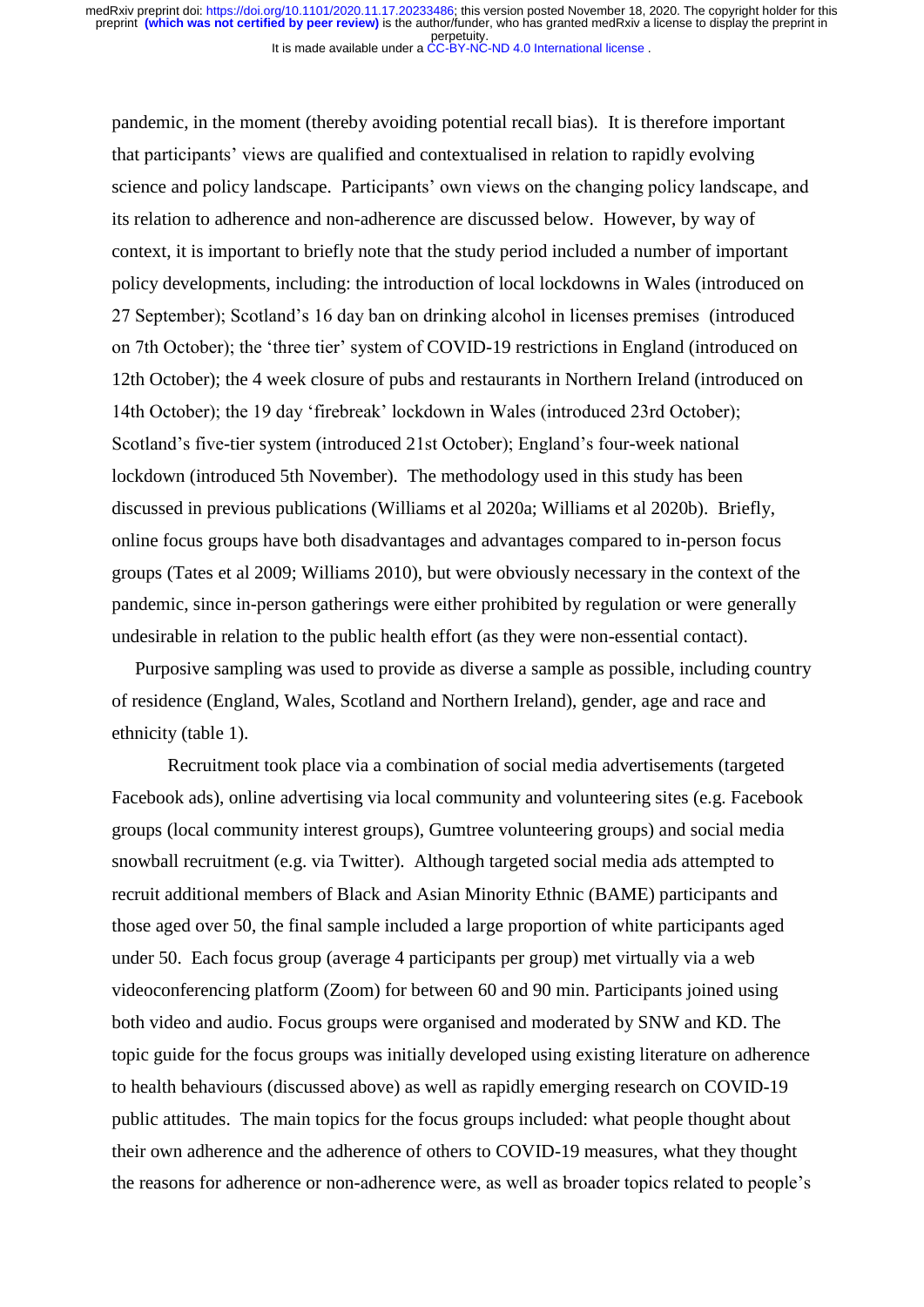perpetuity. medRxiv preprint doi: [https://doi.org/10.1101/2020.11.17.20233486;](https://doi.org/10.1101/2020.11.17.20233486) this version posted November 18, 2020. The copyright holder for this<br>preprint (which was not certified by peer review) is the author/funder, who has grante

It is made available under a [CC-BY-NC-ND 4.0 International license](http://creativecommons.org/licenses/by-nc-nd/4.0/) .

views and experiences around any impact of the pandemic on work life, social life and mental health.

| Characteristic                | ${\bf N}$      |
|-------------------------------|----------------|
| Gender                        |                |
| Female                        | 25             |
| Male                          | 26             |
| Age range                     |                |
| 20-29                         | 9              |
| 30-39                         | 12             |
| 40-49                         | 18             |
| $50+$                         | $\mathfrak{S}$ |
| Not known                     | $\tau$         |
| Ethnicity                     |                |
| White British                 | 32             |
| Asian or Asian British        | 9              |
| <b>Black or Black British</b> | $\overline{4}$ |
| Other                         | 6              |

Table 1: Demographic details reported by participants

# **Analysis**

Data were analysed in accordance with a thematic approach as described in Coffey and Atkinson (1996). We took an iterative, pragmatic approach to data collection and analysis, wherein emergent themes from each focus group were used to add to or refine questions during subsequent focus groups. All Zoom focus groups were audio recorded and transcribed. Both authors analysed the transcripts and developed and applied the thematic coding framework. Negative case analysis was used to look for information that did not fit emergent themes, and additional findings and alternative accounts that did not fit with the major themes are discussed in our findings (Silverman 1997). Analysis took a pragmatic approach to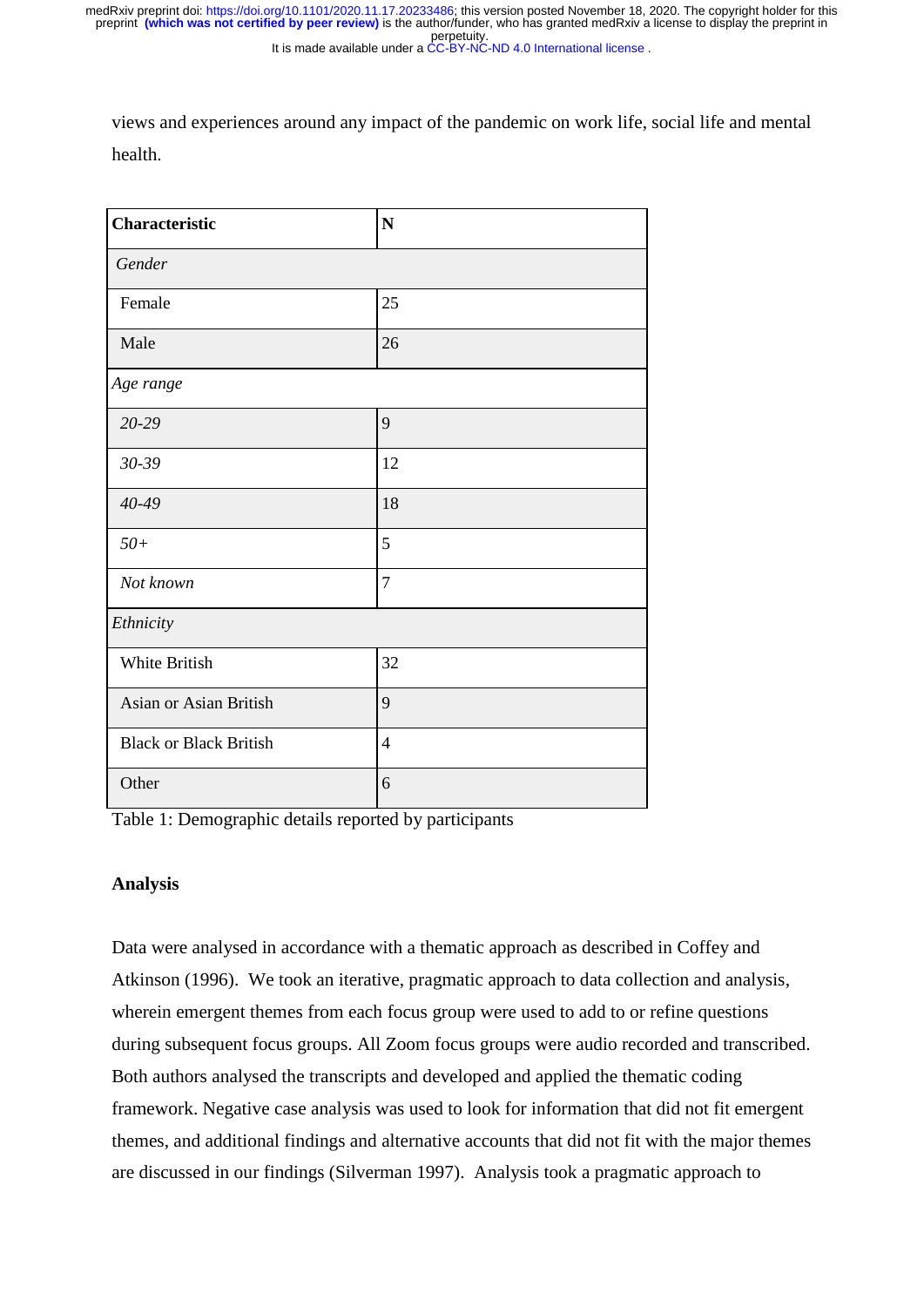grounded theory, whereby initial broad research questions inform the abductive generation of themes (Coffey and Atkinson 1996). Initial primary (open) codes were developed, and were then developed and connected to other related themes to form overarching secondary codes that were developed into the four themes described below (Coffey and Atkinson 1996). Data collection and analysis continued until no new significant themes emerged. Data were analysed in NVivo (V.11.4.3, QSR).

#### **RESULTS**

Most participants felt that, in general, adherence to COVID-19 measures observed in others was currently lower than it has been earlier in the pandemic. In particular, participants reported seeing others failing to stay 1-2 metres apart (especially in shops) and knowing of others meeting with family and friends in households (in ways not permitted at the time). As was observed earlier in the pandemic (Williams et al 2020a, reports of non-adherence in self were lower compared to reports of non-adherence in others. However, reports of nonadherence in self were higher at this stage of the pandemic as compared to reports of nonadherence in self at an early stage of the pandemic (cf. Williams 2020a). In terms of their own adherence, most participants described trying to adhere to measures as best they could, but discussed a number of ways in which following them had been challenging. Additionally, most participants felt that adherence in others was likely to decline further in the near future, particularly around the Christmas holidays, with some suggesting that selfadherence would also be lower. Analysis revealed six main themes related to participants' reported reasons for non-adherence, where it was being observed: (1) *Alert fatigue* (2) *Inconsistent rules* (3) *Lack of trust in government* (4) *Helplessness* (5) *Resistance and rebelliousness (6) Reduced perception of risk and the prospect of a vaccine*. No obvious patterns emerged according to the demographics of the participants, with a mix of genders, ages and races and ethnicities being represented in each theme. In this section we describe these themes, before further exploring their interrelations and implications in the discussion section.

# **Alert fatigue**

One of the main reasons for non-adherence, particularly in relation to non-adherence in self, was the high volume and frequency of information that they had been exposed to over the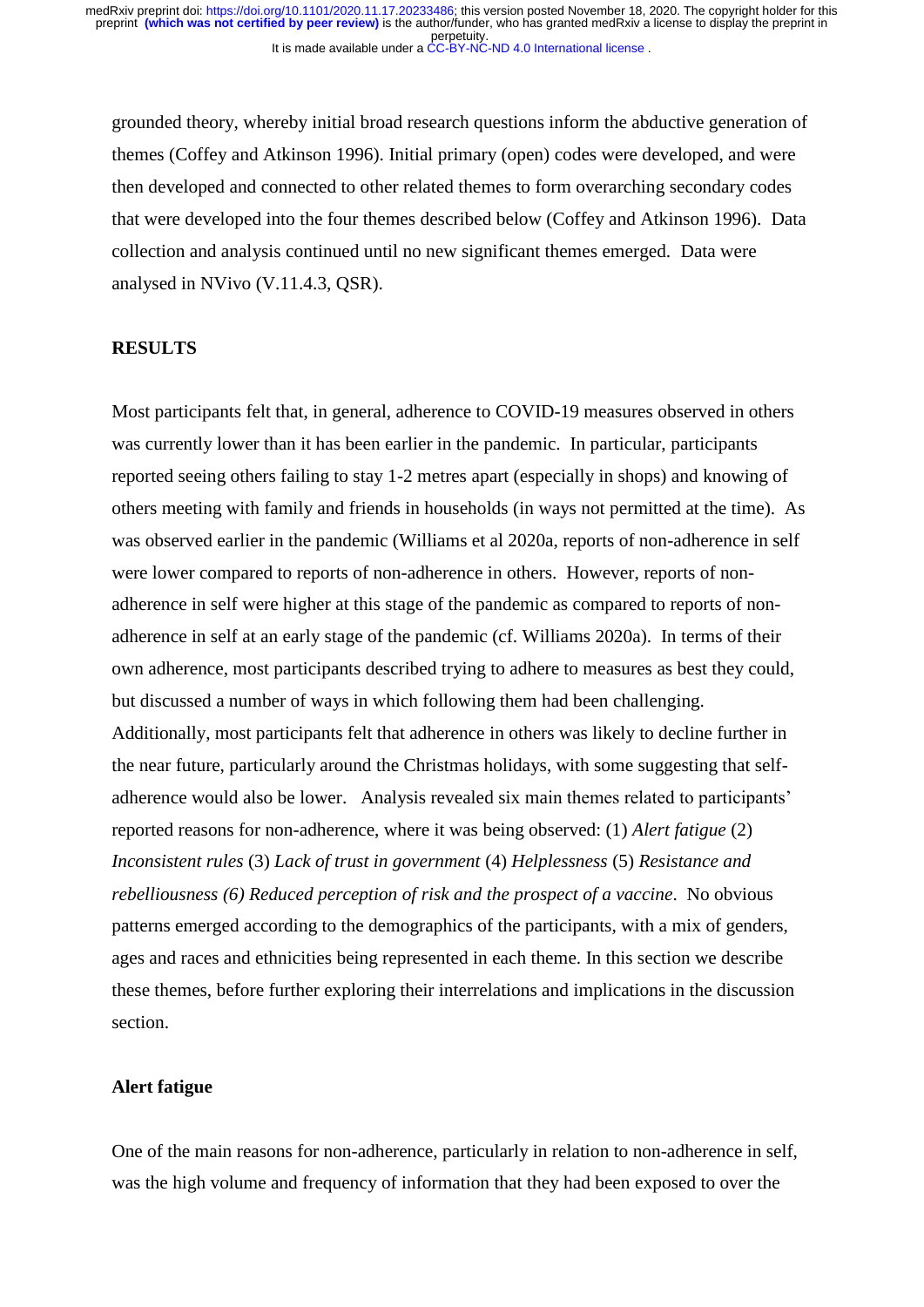course of the pandemic. Specifically, the frequent government announcements related to what was often perceived to be constantly changing and complex rules had left many feeling "lost" (Participant 7, Female, 20s) or "confused" (Participant 31, Male, 40s), and that it was "impossible to keep up with the rules" (Participant 29, Female, 40s). As one participant put it, "I'm feeling a bit fatigued, sick of it" (Participant 13, Male, 30s). This constant stream of information could be seen to be causing information fatigue, or rather a particular form of information fatigue referred to as *alert fatigue* (Cash 2009). This concept is derived from research on clinical decision making support systems, and its understood as the mental state that comes from receiving too many alerts that consume time and energy which can cause important alerts to be ignored along with clinically unimportant ones (Peterson and Bates 2001; Phansalker et al 2012). In our case, alert fatigue was observed where participants felt it was difficult to follow ("keep up with") or remember what the rules were. This in turn meant that potentially important information was being missed or not taken as seriously as it might or should have:

*"It's been hard this lockdown, with all these government measures and restrictions. … I don't know what the new legislation is. It's hard to keep up-todate with all of this information. I've come to the decision where I am going through day-by-day, but placing less attention on whatever the government is saying…. I'm not as concerned about following the measures as seriously as I should have done." (Participant 2, Male, 30s)* 

Whereas government announcements ("conferences") had once been given significant attention and been taken seriously by the public, the cumulative effect of the over-exposure to these alerts was leading participants to become desensitised or habituated to this information. Participants felt that the constant exposure to new information on the pandemic, meant that it became hard to distinguish between important announcements about new rules that directly affected them, and less important or superfluous information ("just updating"):

*"It does feel like they are changing the rules like every week, and then people don't take them seriously, and I don't blame them…. There have been too many conferences … I go on Facebook and it's coming up every few days as a notification 'Boris [Johnson, UK Prime Minister] is live' … I never watch them anymore because I don't know if they are going to be new rules or whether he is*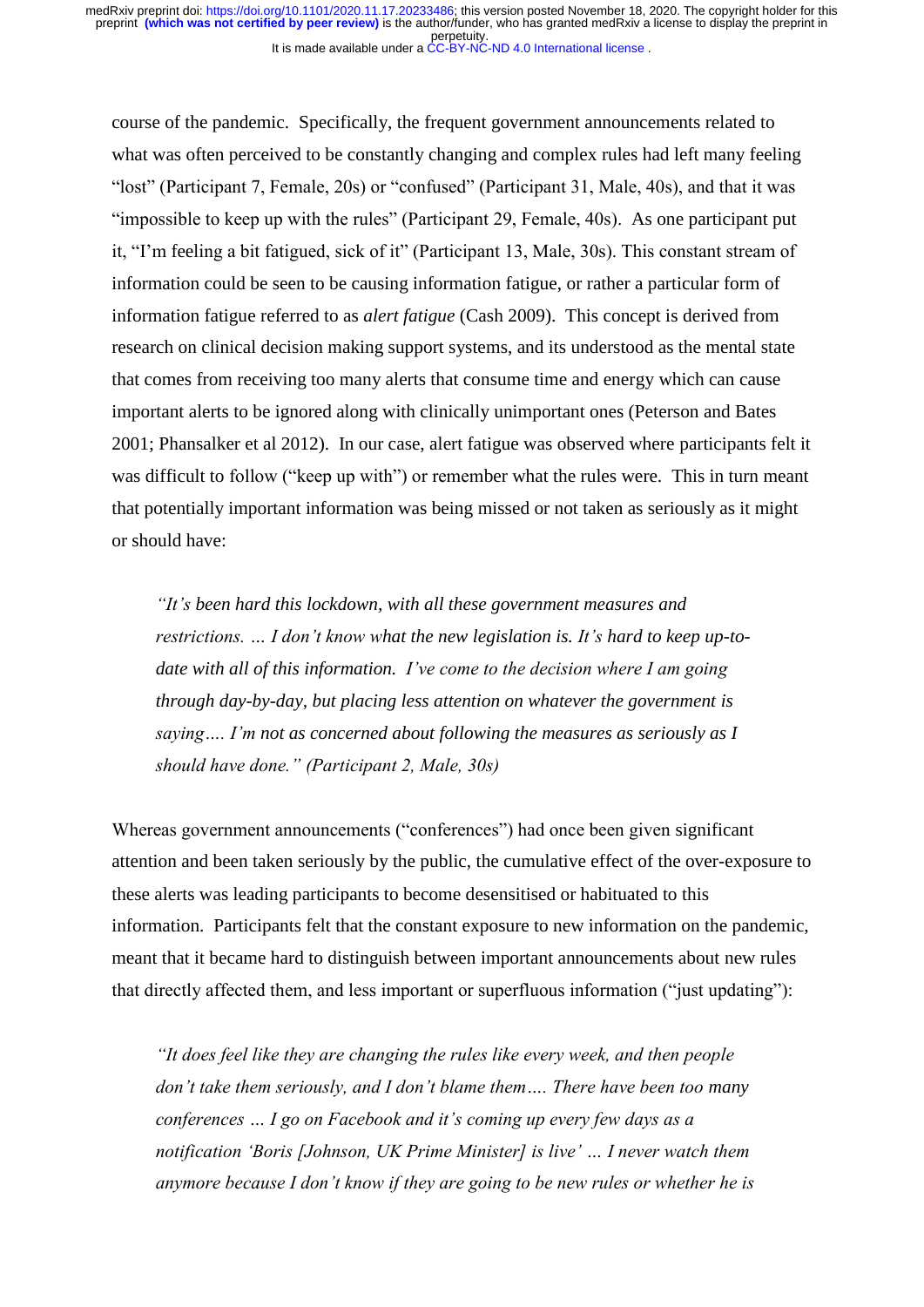*just updating us, I don't know what's going on … If we just had fewer and they concentrated just on the rules, individuals might concentrate more and take it more seriously." (Participant 8, Female, 20s)*

The sense of information fatigue over the frequency of announcements and rule changes was compounded for some participants by the fact that information wasn't being communicated clearly enough, partly because of the overload of information *per se,* and partly because much of it was technical and esoteric information that was insufficiently explained or translated:

*"I watch the [Welsh Government] announcements on Facebook Live stream, and after he [Mark Drakeford, Welsh First Minister] talks, it just seems like a Q and A for an hour, with all these long words, and you haven't got any further with what the rules are, and you are left feeling 'what does that mean?'" (Participant 39, Female, 20s)* 

# **Inconsistent rules**

In addition to feeling over-exposed to information about COVID-19 measures, participants also expressed feeling as though measures were often "confusing because of the mixed messages" (Participant 3, Male, 20s). This was discussed both in relation to non-adherence in self and in others. One of the main causes of this confusion was the perception that rules were inconsistent, either because they were changing so much over time (as discussed above as a cause of alert fatigue) or because they were inconsistent across place (i.e. between countries in the UK and between different regions within each country). Participants criticised what they saw as the inability, or unwillingness, of political leaders to create consistent policy and present a unified front:

*"I'm most upset with our individual home country leaders. The fact that they cannot get on the same page, the rules are already confusing, but then they make them more confusing … they should have been able to come up with one set of rules, it's absolutely insane" (Participant 13, Male, 30s).*

Participants also expressed concern that the lack of consistency would also be a problem for the future: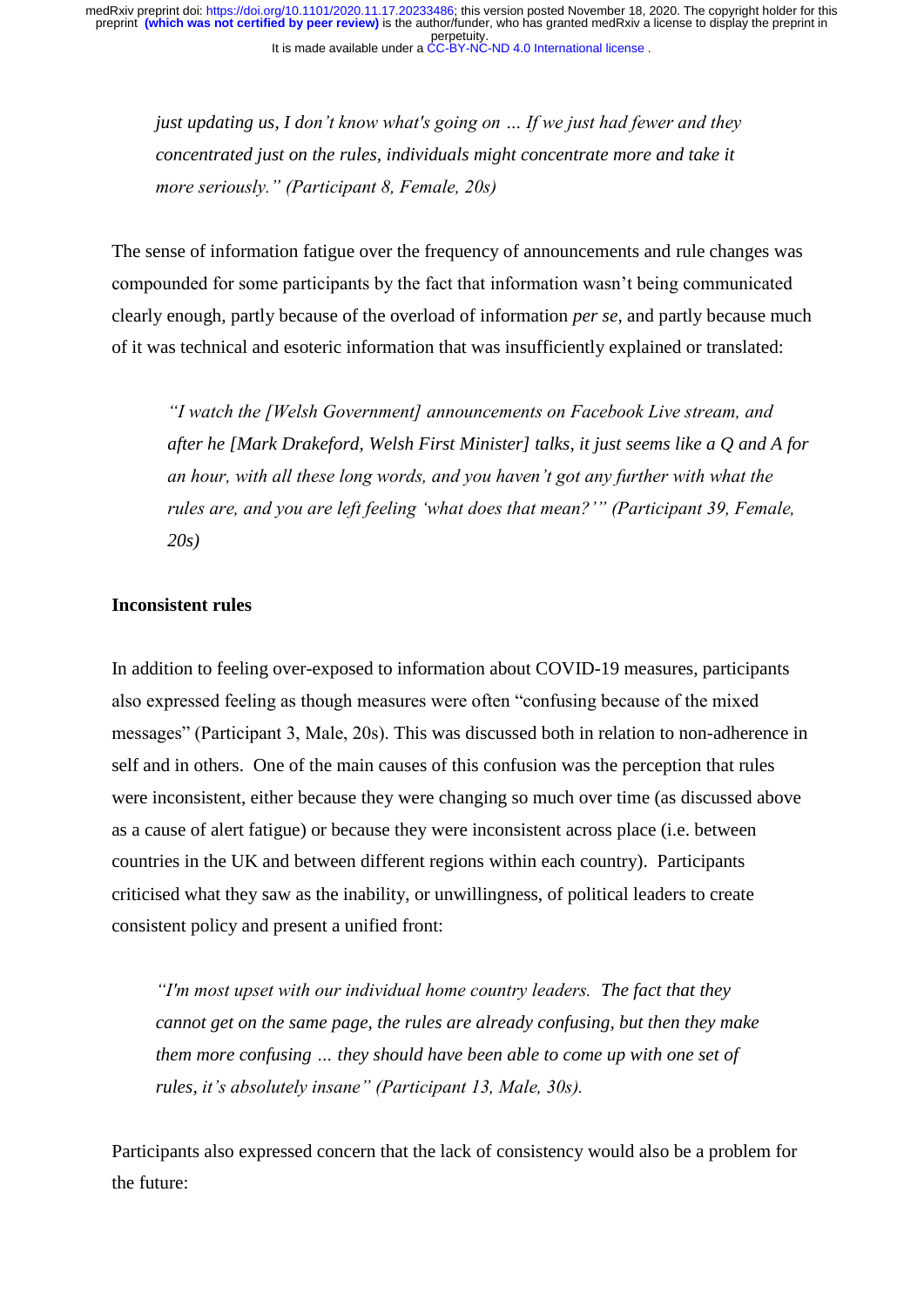*"I don't feel like anybody is taking anything very seriously, because one rule is being made and another one contradicts it. … I couldn't care less… People aren't really aware of what they are doing or why they are doing it.. especially with these new rules about the tiers, I've just not bothered to even look into them, because they are not making sense to me. Everywhere has adopted the rules, but then they have refined them, changed them and interpreted them to suit themselves. Some of them make sense and some of them don't. … We don't know the rules for Christmas. And so, is that our life now? That we have to wait for different rules, like every month, rules that apply to some and rules that don't apply to others, and is this how we are going to live for the next few years?" (Participant 28, 50+)*

Non-adherence in this sense was not constructed as non-conformity, insofar as people were overtly and deliberately breaking rules, but rather as a process of s*ubjective rule interpretation.* This was seen to be outcome of the lack of clarity and consistency in the way in which rules were made and communicated. As above quote suggests, some participants felt that people were (perhaps intentionally) exploiting the lack of clarity and consistency. Others however felt that subjective rule interpretation was an unintentional, and perhaps unavoidable, consequence of the inability to make sense of, or keep up with, the rules:

*"I'm not some total non-conformist. Yes, the rules are there to help, and I try to abide by them, but it's just gone to the extreme now where, if I asked the three of you now what the rules are, we would probably all say something different." (Participant 6, Male, 20s)*

#### **Lack of trust in government**

Participants also discussed their own, and others', relative lack of adherence to measures in relation to a general lack of trust in, or "respect" for, the UK government, who were seen to have "handled the pandemic very badly" (Participant 29, Female, 40s). The lack of trust in government was seen as something that encouraged the more intentional exploitation of the rules, as discussed above. It was felt that a lack of respect in authority permitted people to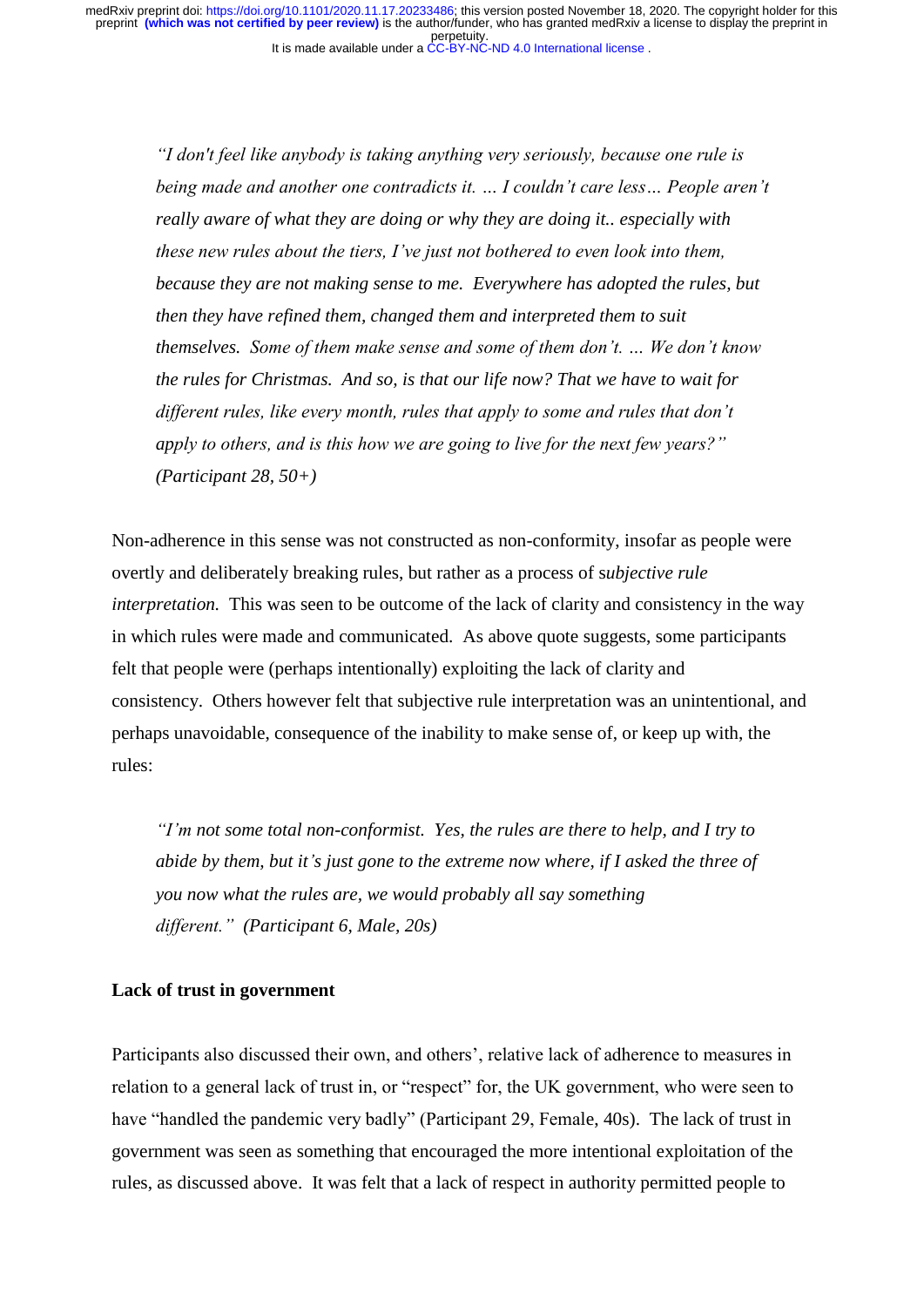subjectively interpret ("make up") their own rules, perhaps to fit, or justify, their desires to engage in behaviours that were not permitted within the rules:

*"We don't respect our government, we don't respect the decisions they are making, we don't respect their rules. We might follow something that we decide to follow, but then once we are allowed to say 'oh yeah but its Christmas' or 'oh but somebody's getting married' and 'we need to do this, we need to do that', then everybody makes up their own rules and goes 'well we are going to get away with it anyway. … If figures [case rates] are going up, and if they continue to go up, by Christmas, I am not sure if any rule they make is going to be appropriate." (Participant 28, 50+)*

In this way, the lack of respect for government, combined with the belief that rules were inconsistent or ambiguous was a means of reconciling the cognitive dissonance (the mental conflict arising from a mismatch of belief and behaviour) (Festinger 1957) that others were assumed to be feeling. That is, participants often reported feeling torn - between wanting to socially integrate but also knowing that doing so might not be in the interests of public health. As the above quote illustrates, rules were often seen to contain exceptions or loopholes that could be exploited (i.e. "make up their own rules"), something that negatively impacted motivation to adhere or permitted people to subjectively interpret the rules to permit or justify desired behaviour (e.g. meeting more people indoors than might be permitted at Christmas).

A key reason for the loss of trust was the well-publicised instances in which politicians were seen to be subjectively interpreting the rules to their own benefit. Participants argued that if those in positions of authority were unable or unwilling to follow rules, why should the public be expected to do so. This lack of trust, it was argued, was exacerbating the stress people were experiencing during the pandemic:

*"There is no doubt that the way the government is communicating and handling things is going to add to people's stress. It's inevitable, it's happening now … it doesn't help that the politicians are interpreting the rules to their own benefit as well." (Participant 31, Male, 40s)*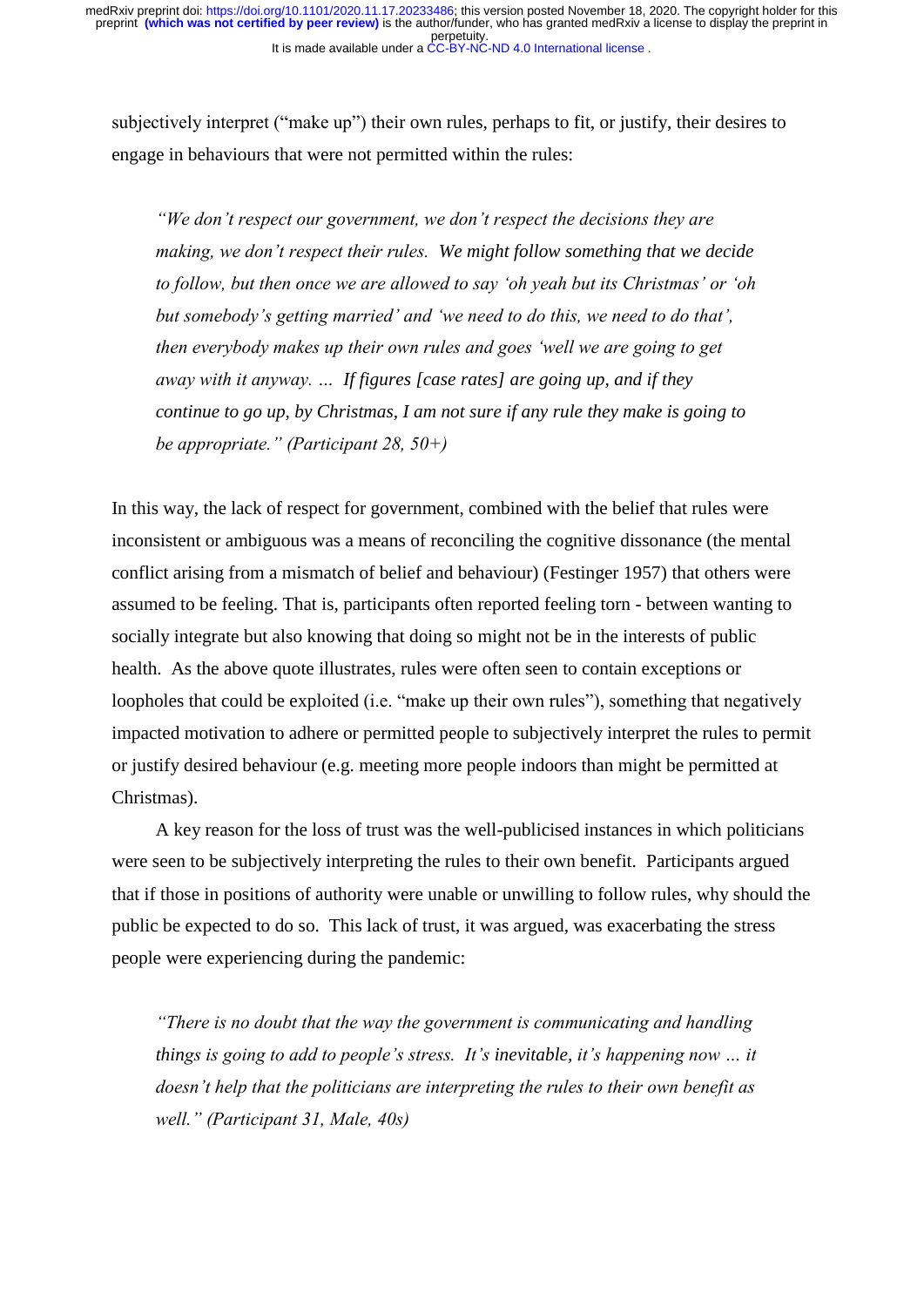# **Helplessness**

Another major theme related to non-adherence in both self and others was a feeling of helplessness (being "fed up" and "giving up"). This feeling of helplessness was in some respects a product of, or response to, the alert fatigue, inconsistent rules, and lack of trust in government discussed above. For example, some linked their feeling of helplessness, and the associated emotional toll (feeling "down") to the over-exposure to news on COVID-19, including the frequently changing rules, and the frequent news coverage them, discussed above (alert fatigue):

*"I have just given up. I don't even look at the news, I mean it changes everyday and I'm fed up. It just gets you down really" (Participant 29, Female 40s)*

Some participants reported "struggling to have a positive outlook on life" (Participant 6, Male, 20s) and generally feeling pessimistic over the future, particularly in regard to how long they would be subject to some form of coronavirus measures. This included looking ahead to Christmas and the new year, which they characterised as being normally happy times, but which would be different this year:

*"We are going into the New Year, and normally we have that feeling of setting new goals, and having new things to look forward to. What is the mental state of people going to be? We are going to enter 2021 and people are going to have so much uncertainty about the new year and covid." (Participant 25, Male, 40s)*

Participants tended to attribute people's sense of helplessness to a loss of control over their lives:

*"People have lost control over their life... and when you lose control over your life, thats it." (Participant 15, Male 40s)*

For some, the control had been taken from them by government regulation. They expressed a sense of resentment for the way in which, as they perceived it, general civil liberties were being "taken away" (for example, the freedom to socially interact in ways of their choosing),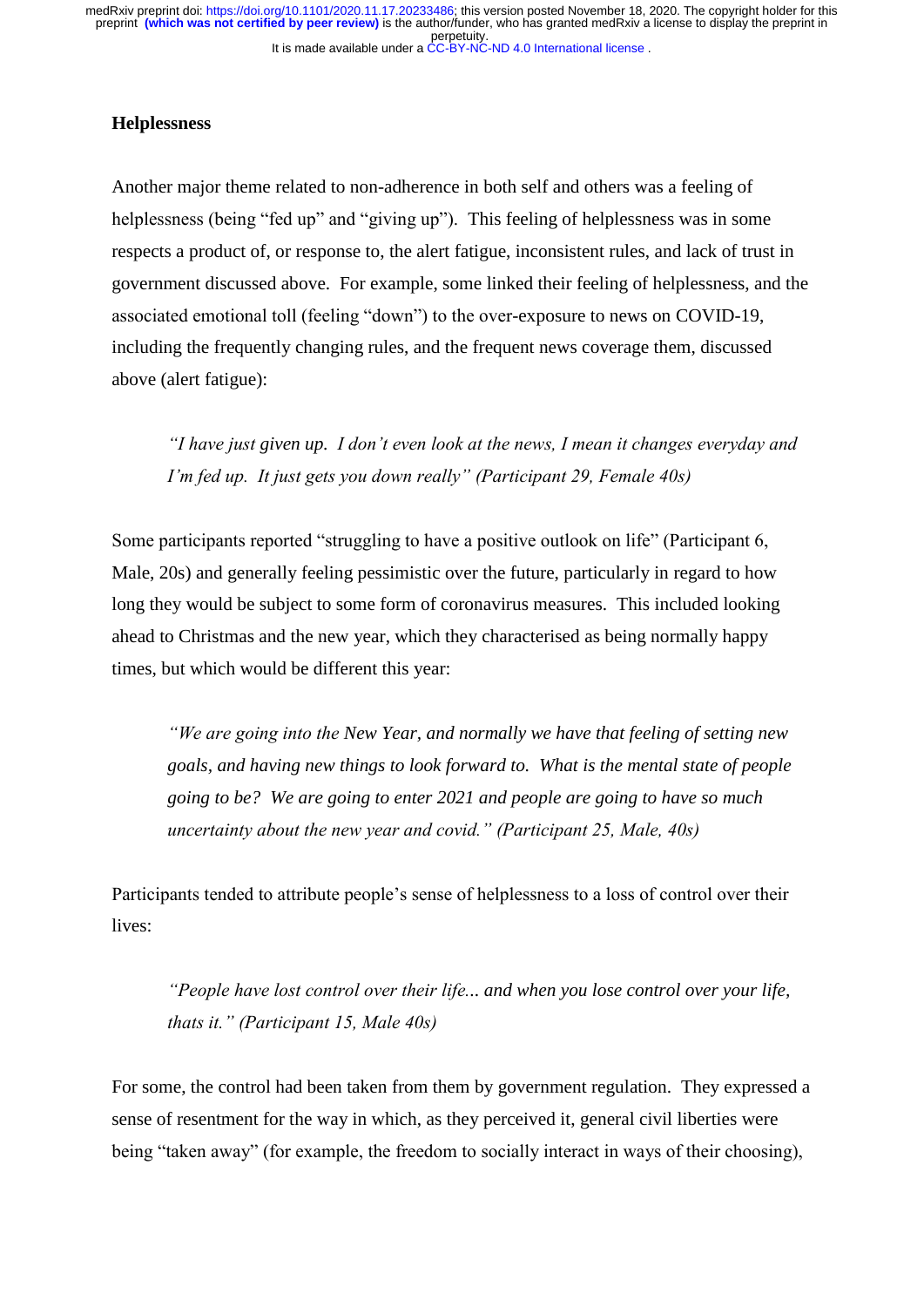at the same time as "small" freedoms were being "given back" (for example, related to the debate over whether at Christmas people might be permitted more freedom):

*"I am not happy that they take things away from you and then find little ways of giving bits of it back. Like you should be so grateful that you are allowed out for Christmas, but not things like that; it's getting very weird, and I wish they would be more truthful and just said, don't mix with anybody, use your common sense." (Participant 28, 50+)* 

For a number of participants, the loss of autonomy and control over their lives ("they take things away from you"), compounded by the inconsistency ("giving bits of it back") and the lack of trust in government ("I wish they would be more truthful"), led them to follow (or advocate for) "common sense", as opposed to official rules. This feeling of helplessness, of a lack of control or optimism for the future, had been accumulating over the course of the pandemic. One of the main factors for this was the constant uncertainty surrounding whether measures would change, and ultimately how long some combination of measures would be in place. The feeling of there being no defined end point ("is this our life now?") added to the sense of helplessness. Participants linked this uncertainty and the growing feeling of helplessness to observations of non-adherence, of "giving up" trying to strictly follow the rules ("we might as well do what we want"):

*"I think at the beginning [of the pandemic], we were told it was three weeks, which then turned to three months, which now has turned to six months, and this is so past what anyone could have expected, everyone has thrown in the towel, like 'we don't know when it's going to end, we are going to give up on waiting, because we have been waiting so long, so we might as well do what we want without getting fired or arrested … and I think now that we are talking about Christmas and it's not going to happen … and so I think people have lost hope and just half accepted how this is and are going back to a normal life as best they can instead of being really strict and taking it seriously." (Participant 8, Female, 20s)*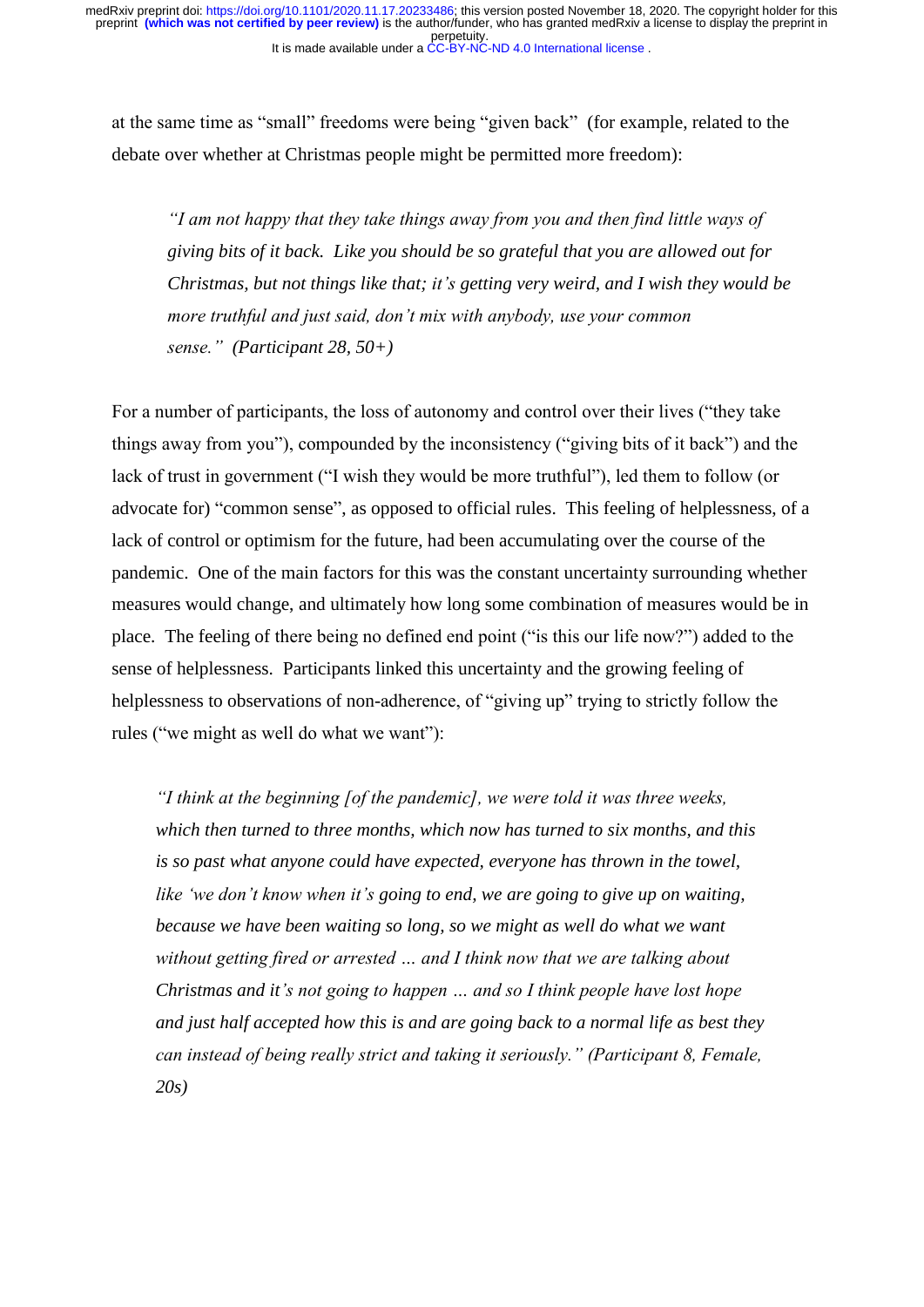It is made available under a [CC-BY-NC-ND 4.0 International license](http://creativecommons.org/licenses/by-nc-nd/4.0/) . perpetuity. preprint **(which was not certified by peer review)** is the author/funder, who has granted medRxiv a license to display the preprint in medRxiv preprint doi: [https://doi.org/10.1101/2020.11.17.20233486;](https://doi.org/10.1101/2020.11.17.20233486) this version posted November 18, 2020. The copyright holder for this

# **Resistance and rebelliousness**

Another theme that emerged as a reason for non-adherence, particularly non-adherence in others, was people's resistance and rebelliousness in relation to COVID-19 measures. Often this was seen to take the form of *overt rule-breaking*. Participants viewed it as a consequence of, or response to, the feeling of being "fed up" or a loss of motivation to continue to adhere:

*"I'm hearing stories of people being rebellious…. I think in general there is a general feeling of being fed up… there is a lady here who would be outspoken about the rules, if people were breaking them, but even she was last night saying she was away with her daughter so now even she is breaking them." (Participant 26, Female, 40s)* 

Participants felt this would worsen in the future, particularly around the Christmas holidays:

*"I think a lot of people won't [stick to the rules], I think they will say 'you know what I want to enjoy my Christmas and they are going to break the rules, even if it is slightly. I think if you have got a family, and people are told you can't mix with another household unless it is outside, people are going to say 'Its Christmas and I want to see my family". People are going to say I don't care, I want to have something to look forward to." (Participant 30, Male 40s)* 

For some, this overt rule-breaking was a form of protest to the loss of autonomy and control ("we don't like following rules") and the inconsistent rules ("the mixed messages"), and was something that would worsen in the future, potentially even taking the form of "civil unrest" or "protest" (Participant 49, 50+):

*"And really it is getting on for nearly a year come Christmas time. I mean how long can you go without seeing people? I'll go to visit [family's town]. People are going to break the rules, of course they are. It is going to get even worse, where people are going to get completely fed up, so I can't really see anybody following the rules in December to be honest …. We are quite bolshy in the UK. We like a riot and don't like following rules … there is going to be civil unrest,*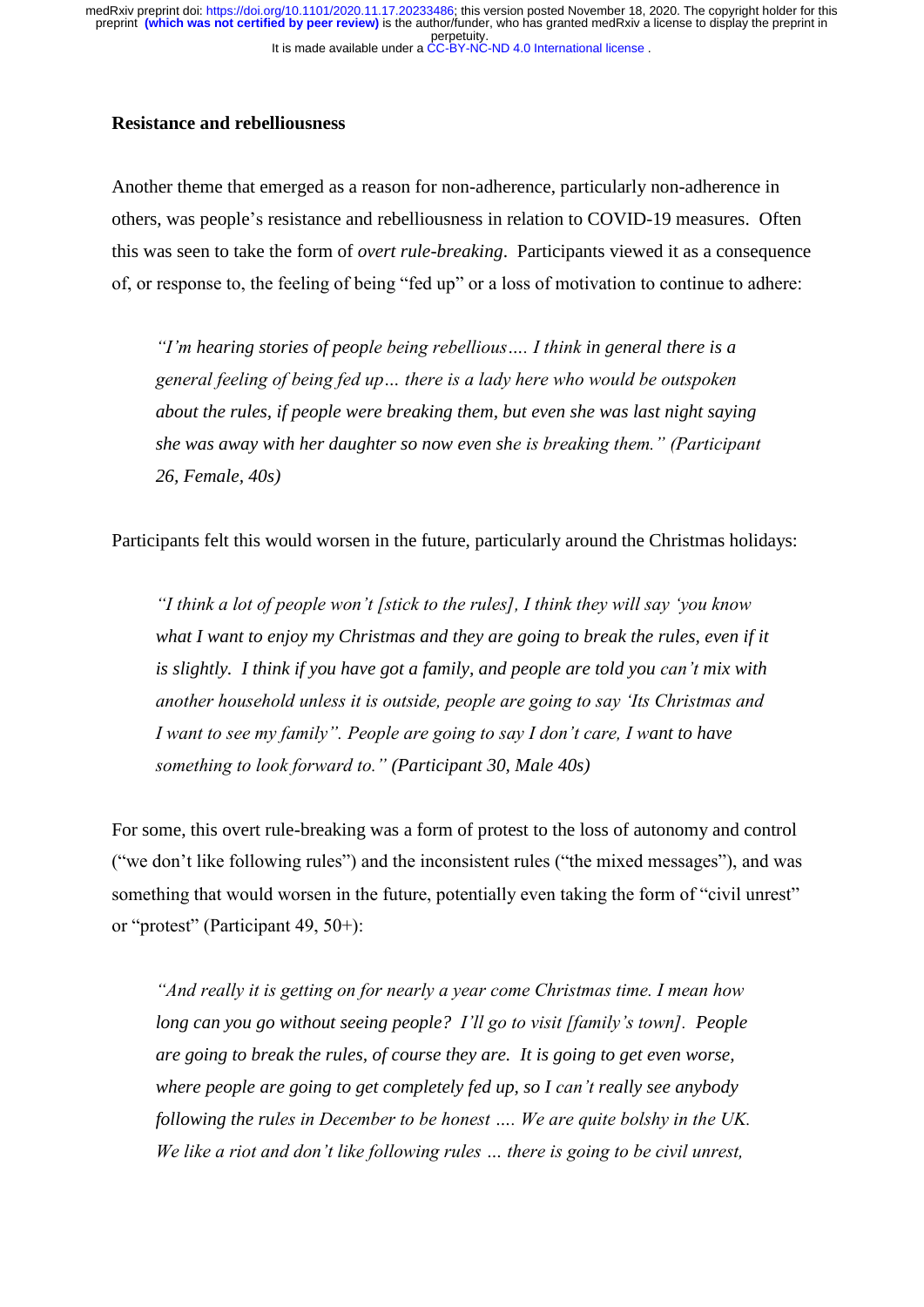*because there is already in other countries, and it's because of the mixed messages." (Participant 29, Female 40s)* 

For some, resistance was the attempt to re-exert control over their lives, to reassert their autonomy, by focusing on controlling what they could control. In some instances, this included overt rule-breaking (e.g. not wearing masks when required):

*"The more you know you can't really change the outcome of it, all you can do is make the most of your own life and adapting to it. I feel very overwhelmed ... I don't want to talk to people because I don't want to get into an argument about it … I'm not wearing a mask and I'm not going to. I'm going to stick to what I believe … I am responsible for my life and my daughter." (Participant 26, Female, 40s)* 

Others felt that resistance would take form of subjective rule interpretation, rather than overt rule-breaking. They also however framed non-adherence as a response to the loss of autonomy and control, as something that would worsen in the future (also potentially taking the form of "civil unrest"):

*"I can see this getting worse with Christmas approaching, because people, fair enough, will not stand for being controlled. People will want to travel and see their loved ones … If we are in a tiered system people will try and interpret the rules in their own way … we are not great at being dictated to, or doing things that are for our benefit… and it's going to get worse from a civil unrest point of view. I fear we are sleepwalking into a police state." (Participant 31, Male, 40s)*

Many participants discussed examples of ways in which people were engaging in small, creative and subtle forms of rebellion to government rules. This included engaging in social rituals now perceived as deviant (e.g. handshaking, not wearing masks when required to), or mis-appropriating new rituals (eg. improperly wearing masks) as subtle forms of passive resistance to rules:

*"You have got some people who are like 'covid is here', you are seeing the masks, but then you have got this other spectrum where it is almost like a rebellion*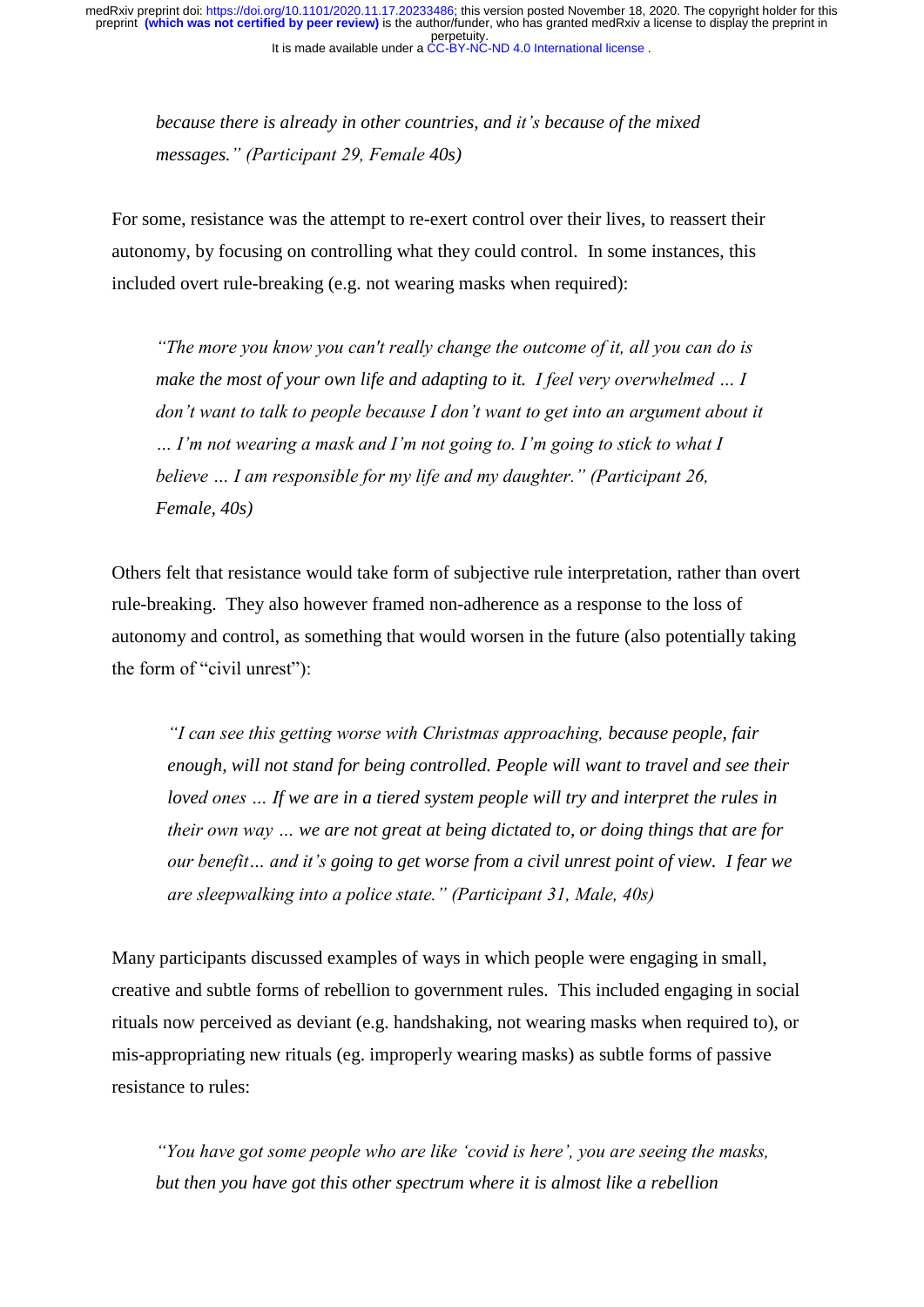*against covid, where people are like, and I kind of understand it. Like with local lockdowns where you can't go there but you can go here, you have gone from being told you don't need to wear a mask because they don't make any difference, to you must wear a mask everywhere you go… I had a guy at the burger van the other day, and he goes 'alright [Name], how are you?' And he goes to shake my hand'. And I said 'er, social distancing?' And he goes 'I don't believe in that shit' and he just grabbed my hand and shook it,. And I was like 'what are you doing, now I'm going to have to wash my hand!'" (Participant 41, Male, 30s)*

## **Reduced perception of risk: The prospect of a vaccine**

As discussed in the methods section above, one benefit of conducting qualitative research in real-time during the pandemic is the opportunity to capture emerging themes in a rapidly evolving policy and scientific landscape. One example of this was the announcement on the 9th November 2020, that a leading vaccine candidate (developed by the pharmaceutical and research companies *Pfizer* and *BioNTech*) had announced Phase 3 clinical trial results which indicated that their COVID-19 vaccine was 90% effective in preventing the disease, and might start being rolled out as early as the end of the year (The Guardian 2020). In the five focus groups conducted after the announcement, an additional theme which emerged was the participants' perceptions of how the prospect of a vaccine might serve to reduce the perceived risk, or threat, of COVID-19, and how this might adversely impact public adherence to measures. Views coded under this theme tended to focus on the fact that the announcement made the prospect of a vaccine more tangible, and that the pandemic was losing its "fear factor" (Participant 13, Male 30s). This theme was nearly always focused on adherence in others (with no participants reporting that it would make them less likely to adhere). Some participants felt this would have a general impact on adherence:

*"I get the impression people are going to be more relaxed, like 'oh there is a vaccine now, the problem is fixed. I went to Tesco twice today and both times I saw people without masks for the first time [since it was made compulsory]. I personally think it [the vaccine] takes the danger away." (Participant 38, Male, 30s)*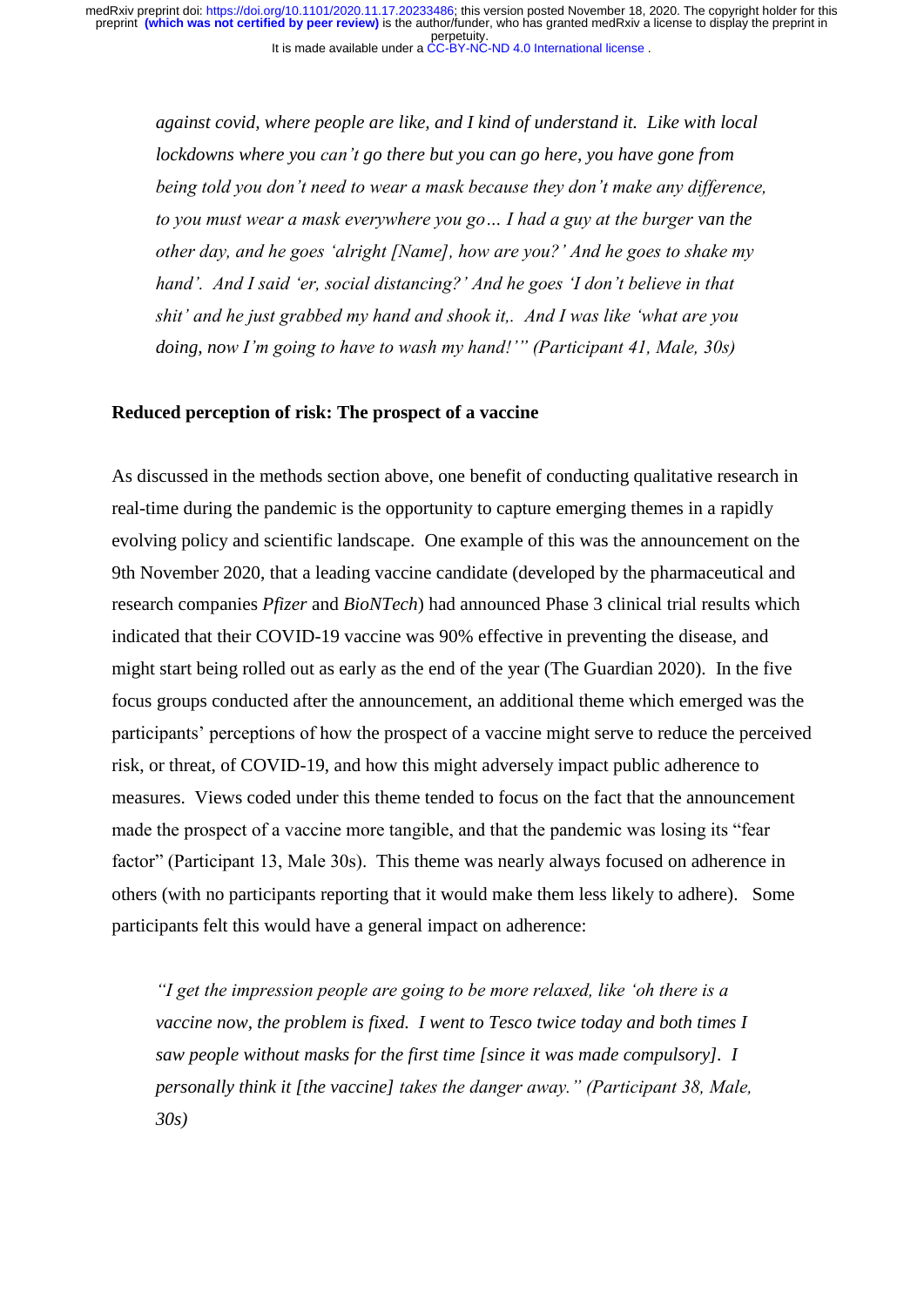*"I think people will be more blasé now, or people will think 'we can carry on now because we have a vaccine, we will be fine.'" (Participant 46, 50+)* 

This could be compared to arguments earlier in the pandemic around mask-wearing, where concerns existed that mask wearing might encourage a false sense of security thereby discouraging people from maintaining good hygiene or social distancing behaviours (Lazzarino et al 2020). Other participants felt that news would only impact the adherence of those who were already prone to non-adherence (i.e. it would serve to justify and increase their non-adherence):

*"I think of the people who are currently feeling that way inclined, you know to bend the rules, break the rules, stretch the rules, they probably will break the rules more. However, I wouldn't say that about everybody. There are groups who are still taking things very seriously, still observing the guidance and just because the vaccine has been announced I don't think people are going to go and stop. I personally feel like we don't have enough information to know if it is going to be the golden bullet … But those who are inclined to break the rules are more likely to take the news of a vaccine to mean 'it's all over lets crack on with life.'" (Participant 34, Female, 30s).*

## **Alternative accounts on (non-)adherence**

Although the themes discussed above constituted the prevailing views expressed during the focus groups, negative case analysis suggested that some participants held different related to adherence and non-adherence. For example, although most participants argued that adherence in general was waning over time, some participants offered alternative accounts. Some participants for example argued that adherence to social distancing had been high during the first lockdown, had lessened during the summer, but was now being "taken more seriously again" (Participant 40, 50+). They attributed this to various factors, including most notably the perception of risk had fallen and then risen again corresponding to the number of cases between waves. Some participants described how for them personally, adherence hadn't changed much over the course of the pandemic. These participants tended to characterise themselves as being quite strict or conscientious about the rules and as such felt that they hadn't changed their behaviour (e.g. "we never went fully out, we never went to a restaurant"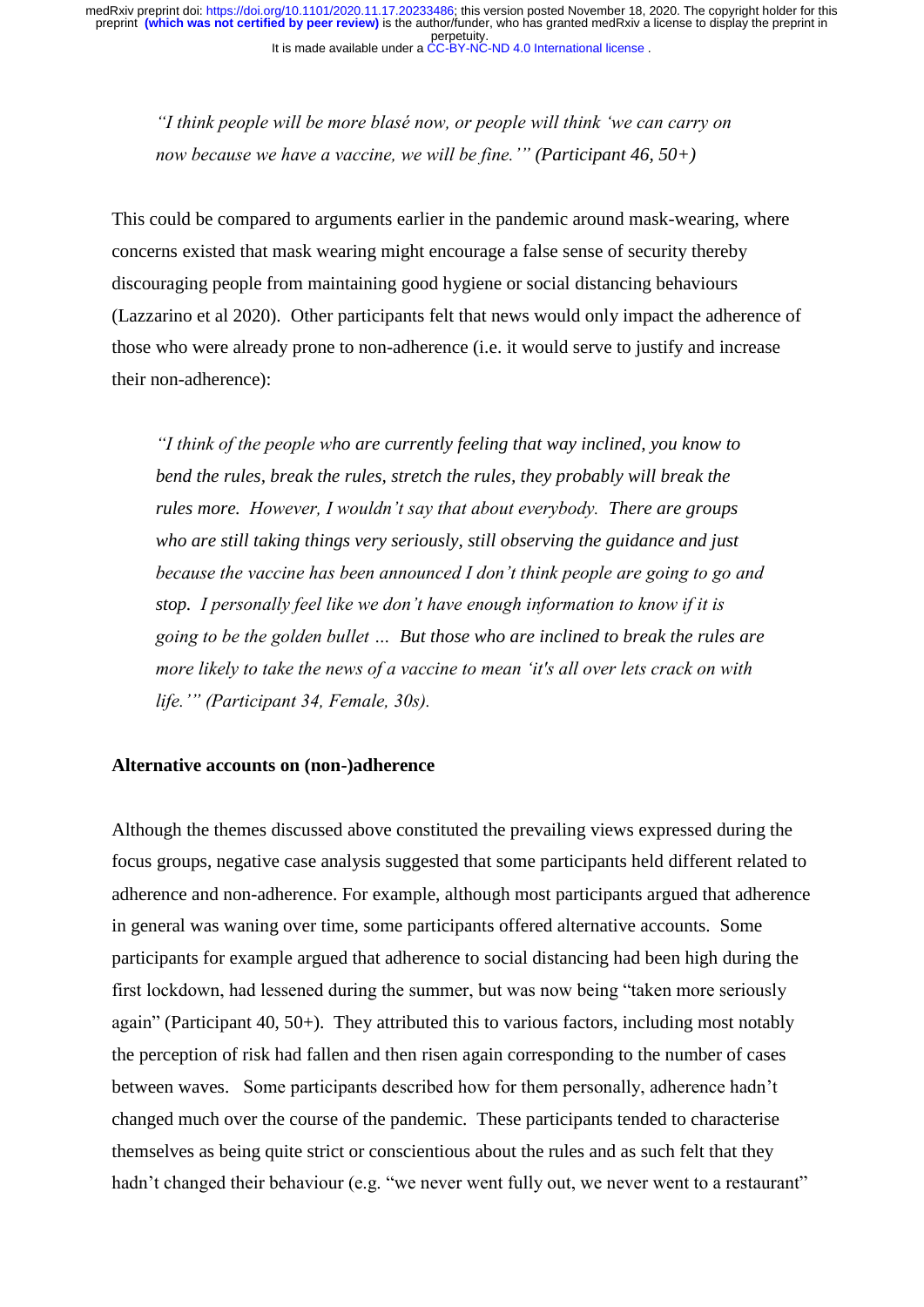(Participant 11, Female 40s) during the summer when measures had relaxed. Also, not all participants felt that policy had been inconsistent, hard to understand or follow. Fr example, some participants "liked" the tier system because it helped them better " understand what risk we are at in relation to those around us" (Participant 10, Male, 30s).

#### **DISCUSSION**

Six themes emerged from our grounded analysis across all focus groups: Alert fatigue; inconsistent rules; a lack of trust in government; helplessness; resistance and rebelliousness; and (in later focus groups) reduced perception of risk due to the prospect of a vaccine. These themes are not mutually exclusive and are inter-related in complex ways. For example, in some instances the feeling of helplessness was attributed to the frustration of not being able to "keep up" with rules (alert fatigue) or the feeling they were inconsistent or didn't "make sense". Also, the resistance and rebelliousness reported was in part seen as a response to the frustration over inconsistent policy and a lack of trust in or respect for government, compounded by the perceived loss of autonomy and control. Taken together these factors were associated with reduced adherence to rules either in the *form of overt rule-breaking* or *subjective rule-interpretation*.

Recent survey evidence suggests that self-reported majority adherence in the UK has generally remained high and stable throughout the pandemic (Fancourt 2020a). It may be the case that discrepancies exist between (high) adherence in self and (low) adherence in others (cf. Williams 2020a). A number of factors could account for this discrepancy, including social desirability bias (the desire to appear conscientious) or selection bias (those more likely to adhere might also be more likely to take part in a research study on adherence). However, our findings suggest that, from the perspective of our participants, non-adherence in self and others may be more common as compared to earlier stages in the pandemic (cf. Williams 2020a). All six themes were observed in related to both non-adherence in self and non-adherence in others. However, certain themes were more prominent in relation to participants' accounts of non-adherence in self as compared to non-adherence in others (and vice-versa). For example, participants were more likely to discuss their own non-adherence in terms of alert fatigue or subjective rule interpretation and others non-adherence in terms of resistance and rebelliousness and overt rule-breaking. Perhaps one explanation for this is the fundamental attribution error, or specifically the actor-observer bias (Watson 1982) which the holds that people have a tendency to believe others' actions stem from stable characteristics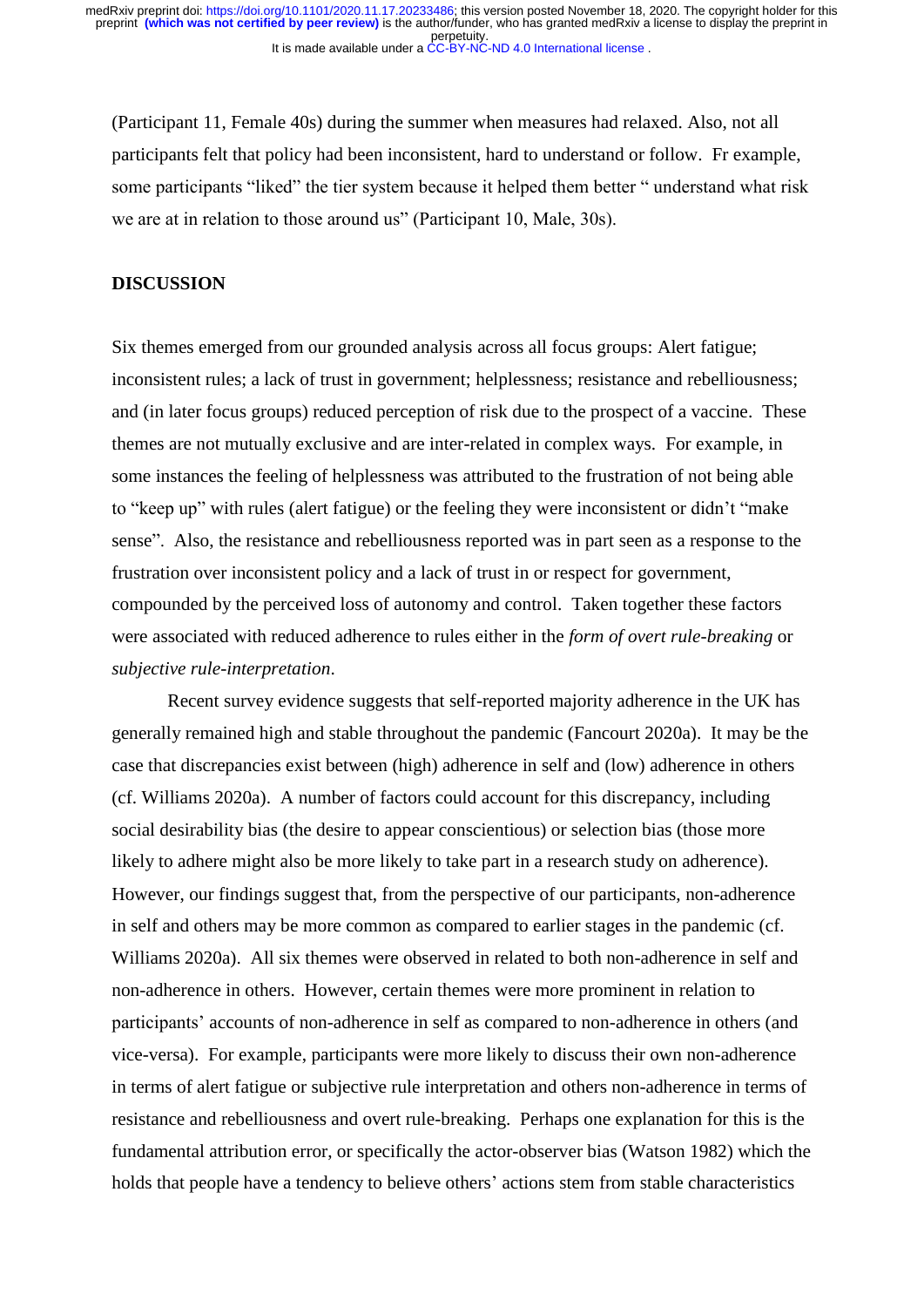(e.g. rebelliousness) while seeing their own actions to also stem fro contextual factors (e.g. an overload of complex information). It is important to note however that inconsistent policy and a lack of trust was pervasive in both self and others' non-adherence.

Although, as discussed above, the notion of 'behavioural fatigue' is a largely vague and poorly evidenced concept (Michie, West & Harvey 2020), our findings do suggest that a very specific form of fatigue - *alert fatigue* - may be an important factor for non-adherence to guidelines (amongst those who are not adhering). This phenomenon is variously explained as a result of cognitive overload (where too much information cannot be processed, or retained, effectively) or desensitisation (where repeated exposure to alerts leads to declining responsiveness to them) (Anker et al 2017). In their study of public health care providers, Baseman et al (2013) argued that "during a pandemic when numerous messaged are sent, alert fatigue may impact ability to recall when a specific message has been received due to the 'noise' created by the higher number of messages". Our findings suggest that in the context of the current coronavirus pandemic, alert fatigue is a wider phenomenon being experienced by some within the general public. Indeed, the concept of alert fatigue has its roots in the much broader concept of "information overload" which was originally taken to be where a person develops a "blasé outlook" as a means to cope with a constant influx of stimuli (Simmel 1903). Many of our participants described how they were no longer paying as much attention to - or even actively avoiding - to what they perceived as "constant" news on COVID-19, including what was perceived as excessively frequent and detailed announcements (alerts) made by political leaders. As such, in their desire to provide "transparency", and to communicate "the science" behind policy, government may have counter-productively "overloaded" the public with information to the point at which some are actively avoiding it. Such avoidance could be construed as a coping mechanism both in regard to the cognitive overload (of having to filter through the "noise") and in regard to the anxiety or stress caused by the focus on the pandemic and the measures.

Of course, the frequency of the alerts was also related to the fact that policies were also changing frequently. Our findings suggest that participants were often confused over what they perceived to be constantly changing rules, which were sometimes inconsistent or didn't "make sense" to them. Survey evidence is beginning to suggest that more than half (55%) of the UK public have found the rules to be confusing (YouGov 2020). Our findings have explored qualitatively some of reasons why participants have found the rules confusing. The differing policy approaches and timelines between the four nations was a key source of confusion, as was the introduction of local lockdowns and, in England, the tier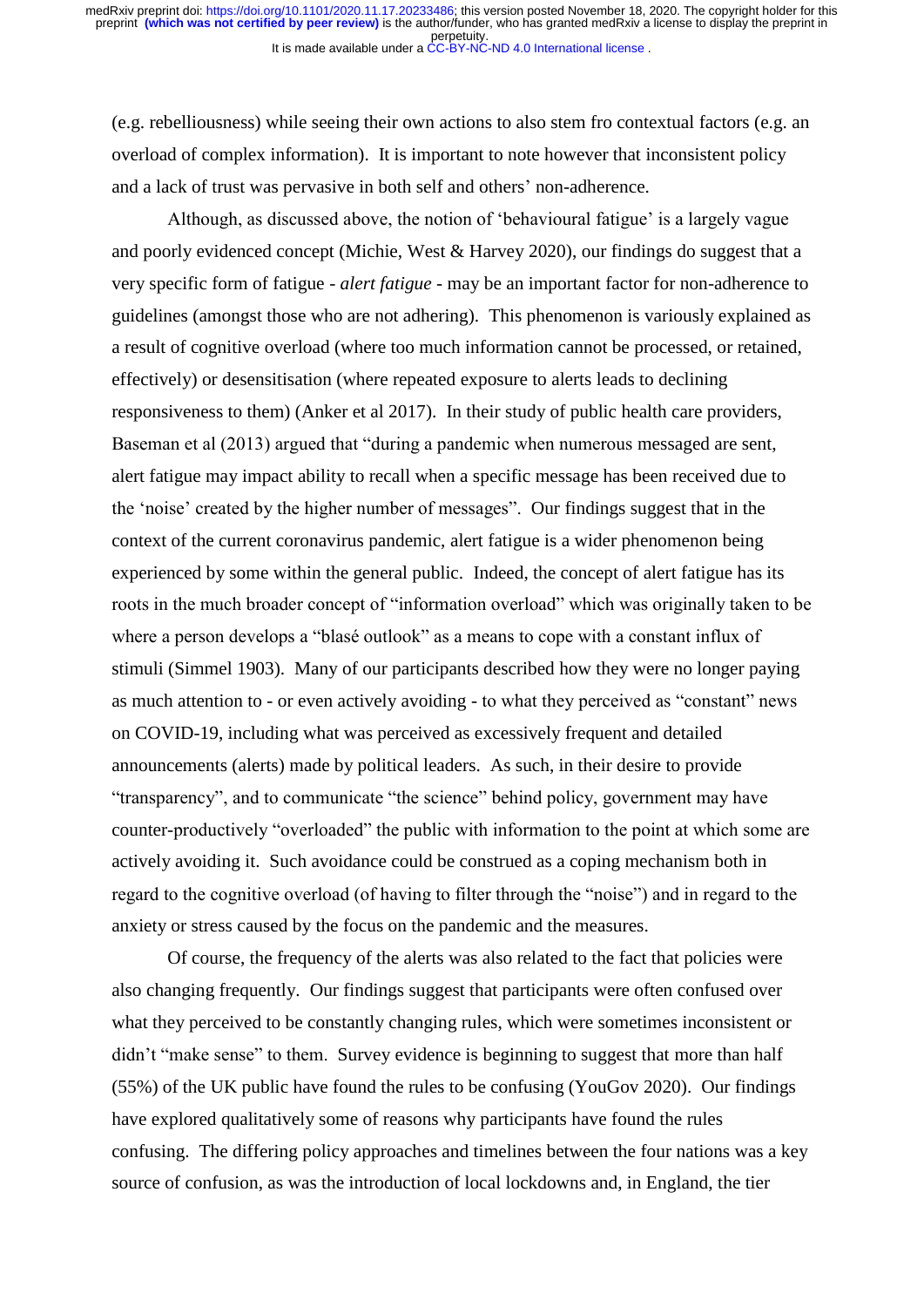system. Significantly, the geographic variability, in addition to the variability over time, was perceived by some as being a reason as to why they were no longer able to, or no longer chose to, follow "the rules".

Related to both alert fatigue and inconsistency in rules was a general sense of a lack of trust in, or respect for, government. The consistent decline in confidence in the UK government has been documented in longitudinal surveys (YouGov 2020; Ipsos MORI 2020). Additionally, it is well-established that role modelling by people in positions of leadership is an important factor in motivating adherence, and research on COVID-19 is starting to explore the adverse impact of poor behavioural role modelling (the so-called "Cummings Effect" (Fancourt et al 2020)). As seminal research in psychology has shown, trust and confidence in those in authority plays a key role in the extent to which they are followed (Milgram 1971), as does positive role modelling (Bandura 1986). Milgram (1971) found that polyphony - that is the disagreement between conflicting voices of authority negatively impacts compliance by increasing the likelihood that people will have to decide for themselves what action to take. In the case of COVID-19 measures, there has been an increasing trend towards polyphony amongst political leaders across the UK, something participants noted when contrasting recent measures to the initial UK-wide lockdown in March. The existence of frequent announcements about different countries and regions from multiple voices (e.g. national and regional political leaders) likely adds to the alert fatigue some may be experiencing. Our findings suggest that, from the perspective of our participants, a more unified set of measures across the UK, or at least the appearance of a more collaborative and unified voice, would have resulted in an improved capacity to understand, and thus potentially follow, rules.

The theme of helplessness was also prominent in our findings. Although our previous research, conducted during the first wave of the pandemic explored how social distancing was already leading to feelings of 'loss' which in turn was having negative impacts on mental health, feelings of helplessness and a loss of control did figure prominently at the time (Williams et al 2020a). This helplessness appears to have emerged as a result of the *sustained* social sacrifice and social suffering (a sustained sense of loss), coupled with a growing sense of a lack of control, as the pandemic has drawn on. As such, it might be understood in relation to Seligman's concept of learned helplessness (Abramson, Seligman & Teasdale 1978), insofar as some participants were being 'conditioned' to feel as though they had little control over the outcome of the pandemic and over their lives in general (drawing a comparison to seminal experimental studies (Maier & Seligman 2016), they had been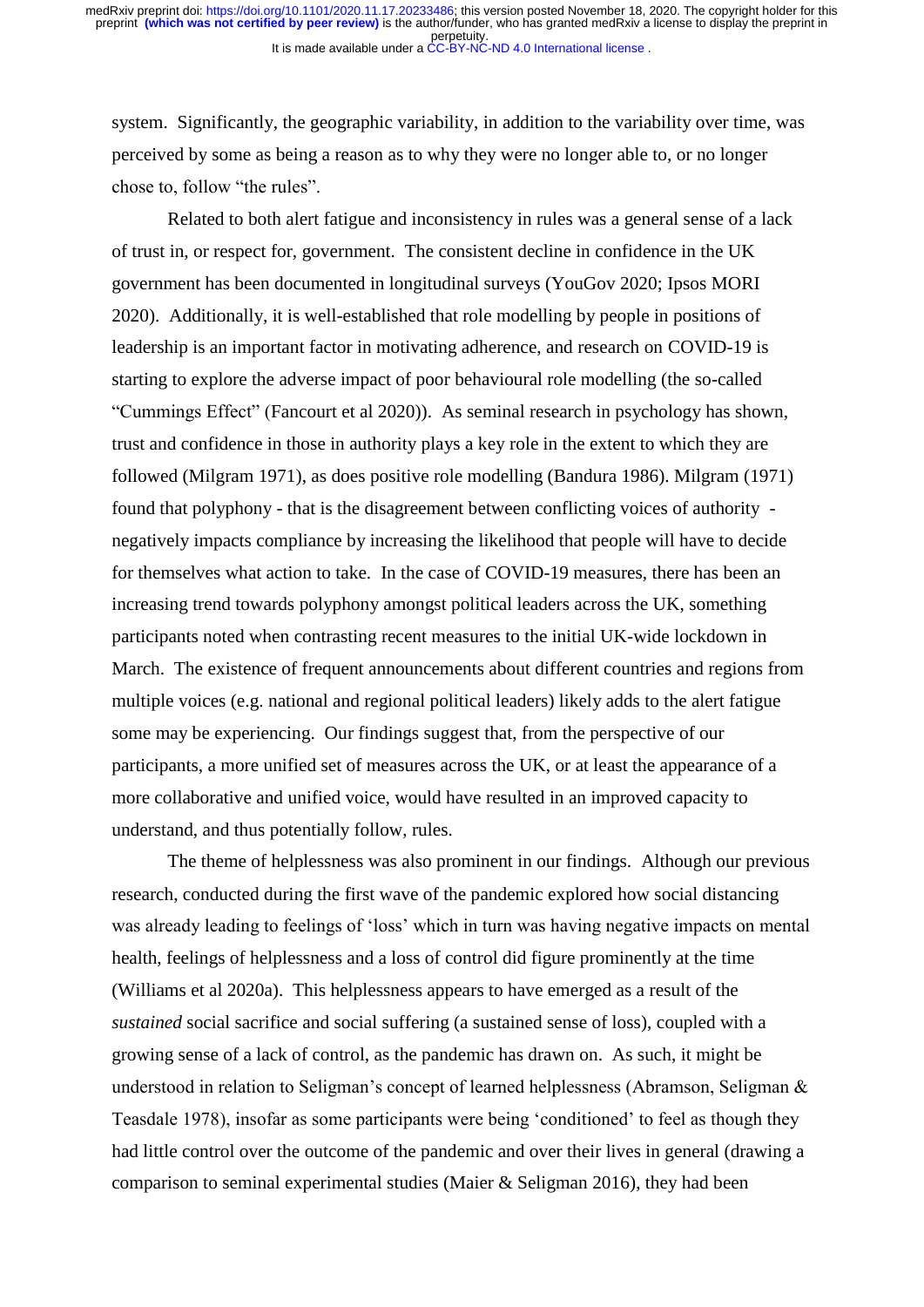experiencing a 'failure to escape' social restrictions loss of freedoms). This failure to escape and loss of control has been linked to the symptoms of depression such as hypersomnia, hyperphagia, excessive guilt (attempt to personalize control) and low self-esteem (I should be doing better). Similar to 'giving up' in the context of health behaviours, such as giving up trying to stop smoking, helplessness in the context of covid measures meant 'giving up' trying to adhere to the rules. Such helplessness stems from cognitive, affective and motivational deficits (Strecher et al 1986) which some of our participants reported in the form of a perceived lack of ability to understand, or motivation to adhere to, rules. Perhaps even more aptly, this helplessness can be understood in relation to Bandura's (1986) social cognitive theory. Over the course of the pandemic, outcome expectations over the hoped-for success of social distancing restrictions were not being met ("this is so past what anyone could have expected"). At the same time, perceptions of self-efficacy to sustain adherence were being adjusted ("we are going to give up on waiting ... we might as well do what we want").

Our findings suggest that resistance and rebelliousness may be becoming more observable – at least in regard to people's perceptions of non-adherence in others - as resilience to coronavirus measures is increasingly tested. Indeed, resistance can be seen as a natural corollary of control (Foucault 1975), particularly where such control is felt to be excessive or sustained. Our findings reveal the ways in which some people may be performing 'resistance through rituals' (Hall 1975), by for example eschewing or misappropriating new rituals (e.g. failing to wear masks or wearing them improperly) or by intentionally engaging in rituals that were once normative but are now increasingly considered deviant (e.g. handshaking or not keeping physically distant). This rebelliousness might be characterised as 'mis-behaviour' that 'arises from an impulse to take control rather than to be always subject of control … and seldom comes simply from a desire to break rules' per se (Ackroyd & Thompson 1999

Finally, our results suggest that the prospect of a vaccine might have an adverse impact on adherence, either by lowering the overall perception of risk in the general public, or by encouraging those who were already prone to non-adherence to continue to do so. Research evidence, on COVID-19 as well as in east outbreaks of infectious disease, e.g. pandemic influenza, suggests that one of the key drivers. The prospect of a vaccine in the near future could serve to reduce the perceived risk of the virus. This theme, as with the others identified in our study, warrant further investigation in future research.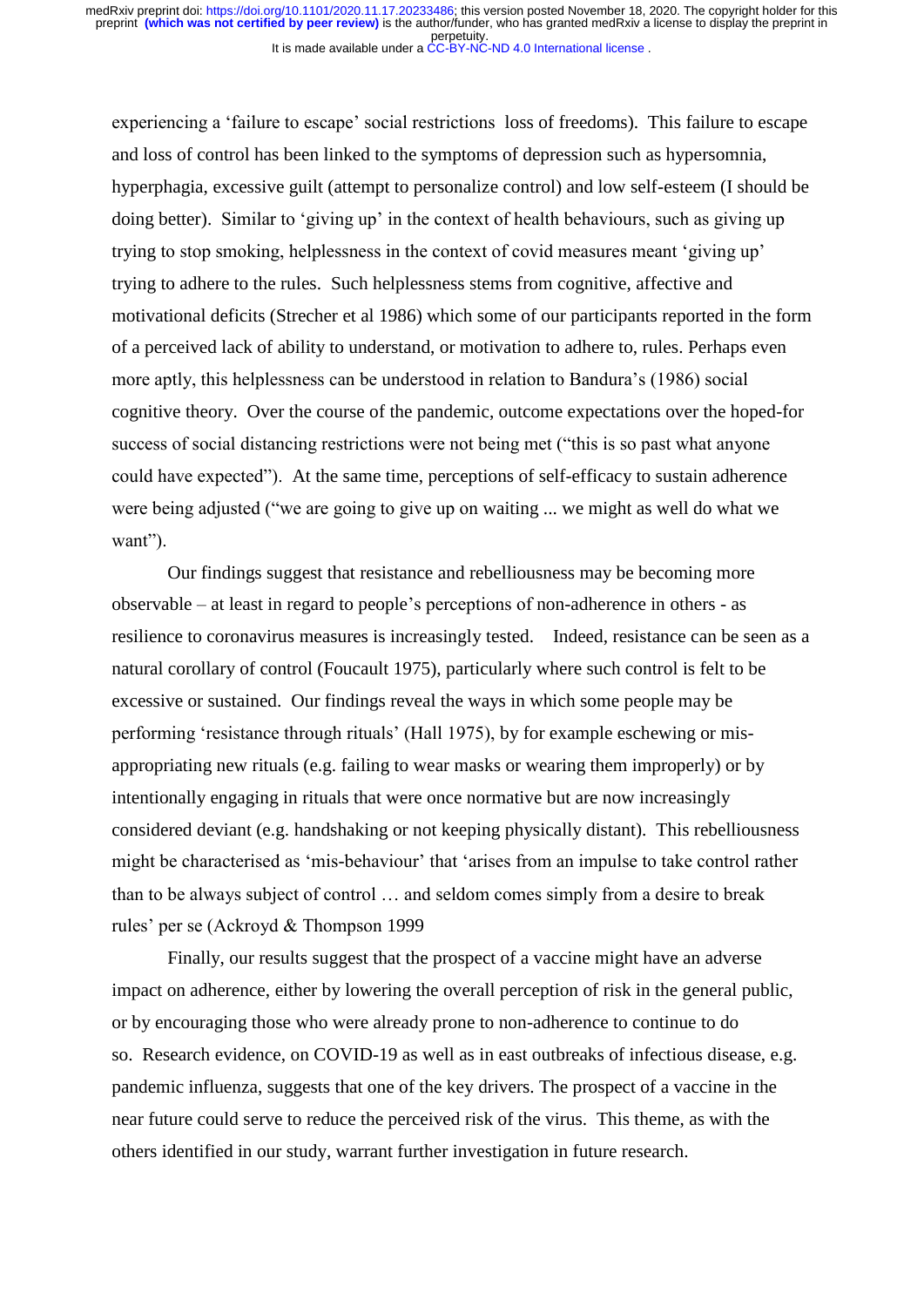# **Limitations**

One limitation of this study is that it has likely overlooked a range of other factors that relate to (non-)adherence. As a qualitative and grounded analysis, we discuss only those most prominent themes that emerged from our particular data set. As discussed above, the nascent literature on COVID-19 policy adherence has found a range of other factors which have not been identified or discussed in the present study (e.g. Carlucci et al 2020; Kasting et al 2020; Selby et al 2020). Also, although this study did not identify any patterns by demographic variables, this is potentially a result of relatively small sample size of a qualitative study with a diverse group of participants. It does not challenge the notion that life circumstances - for example, an individual's socio-economic status, age, geographic location (etc) - play an important role in adherence, and patterns reflecting this may be best identified by large sample quantitative surveys (e.g. Fancourt et al 2020). Another limitation of this study is that did not recruit participants from clinically extremely vulnerable or clinically vulnerable categories, for example, individuals aged 70 and over and those living with those with particular serious health conditions. Also, although our recruitment material did encourage those at high risk to apply, we received no applications from those over 70. This may be due to the fact that these are a hard-to-reach group online who are significantly less likely to use social media or be heavy internet users (van Boekel et al 2017).

# **Implications for policy and practice**

Our study has a number of implications for understanding non-adherence to COVID-19 measures in instances where it is occurring. Firstly, participants felt that news of an effective vaccine might lead some people to be more complacent about social distancing, even before the vaccine is widely available, because of the loss of the virus' "fear factor". Secondly, some participants were prepared to break rules over Christmas if they feel they are too restrictive and particularly if they prevent family gatherings. Also, many participants felt that rule-breaking over Christmas amongst the general public will be higher than it is currently. Thirdly, a number of participants reported feeling alert fatigue after experiencing months of rule changes, announcements and news on COVID-19 and are not following or understanding official government rules as a result. Fourthly, many participants found that official government rules were too inconsistent and complicated. Fifthly, participants reported a lack of trust in or respect for government. For some, these factors may be leading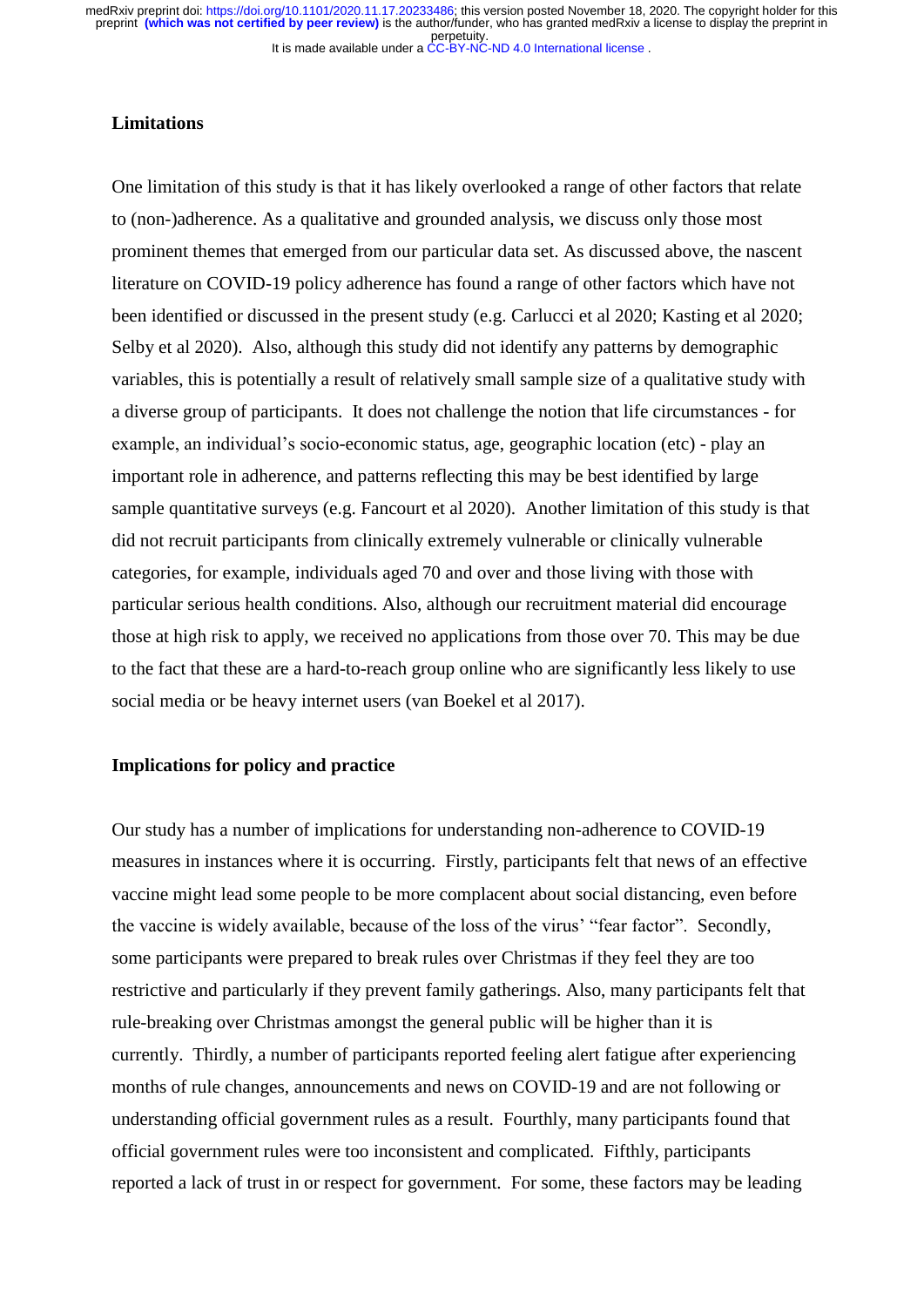of a sense of "learned helplessness", where they feel like they have "given up" keeping up with and following covid rules. For others, they may be leading to increasing feelings of resistance and rebelliousness, with some concerned that sustained lockdown measures would increasingly bring about "civil unrest".

Finally, the study sheds light on two forms of non-adherence around COVID-19 rules. Although some non-adherence is likely taking the form of overt rule-breaking (perhaps largely as a form of resistance to the loss of control), much of the non-adherence observed in and by our participants takes the form of subjective rule interpretation. In order to improve adherence, governments, health officials should as far as possible seek to: (1) Strike a balance between open and transparent communication around measures and 'overloading' the public with information around rules and rule changes; (2) implement a more unified set of measures across the UK and a consistent message (voice) from political leaders (taking into consideration the potential confusion related to the tier system for some); (3) work to rebuild public trust, through exemplary adherence to rules amongst those in positions of authority; (4) develop measures that take into consideration that motivation to adhere to very restrictive rules might be lower during the Christmas period; and (5) ensure that public health measures and messages take into consideration the fact that news of vaccine 'breakthroughs' may negatively impact some people's adherence to current and future measures.

#### **REFERENCES**

Abramson, L. Y., Seligman, M. E., & Teasdale, J. D. Learned helplessness in humans: Critique and reformulation. Journal of Abnormal Psychology 1978;87(1), 49–74.

Ackroyd S., Thompson P. Organizational Misbehaviour, London, Sage, 1999.

Al-Hasan A, Yim D, Khuntia J. Citizens' Adherence to COVID-19 Mitigation Recommendations by the Government: A 3-Country Comparative Evaluation Using Web-Based Cross-Sectional Survey Data. J Med Internet Res 2020;22(8):e20634

Ancker, J.S., Edwards, A., Nosal, S. et al. Effects of workload, work complexity, and repeated alerts on alert fatigue in a clinical decision support system. BMC Med Inform Decis Mak 2017;17, 36.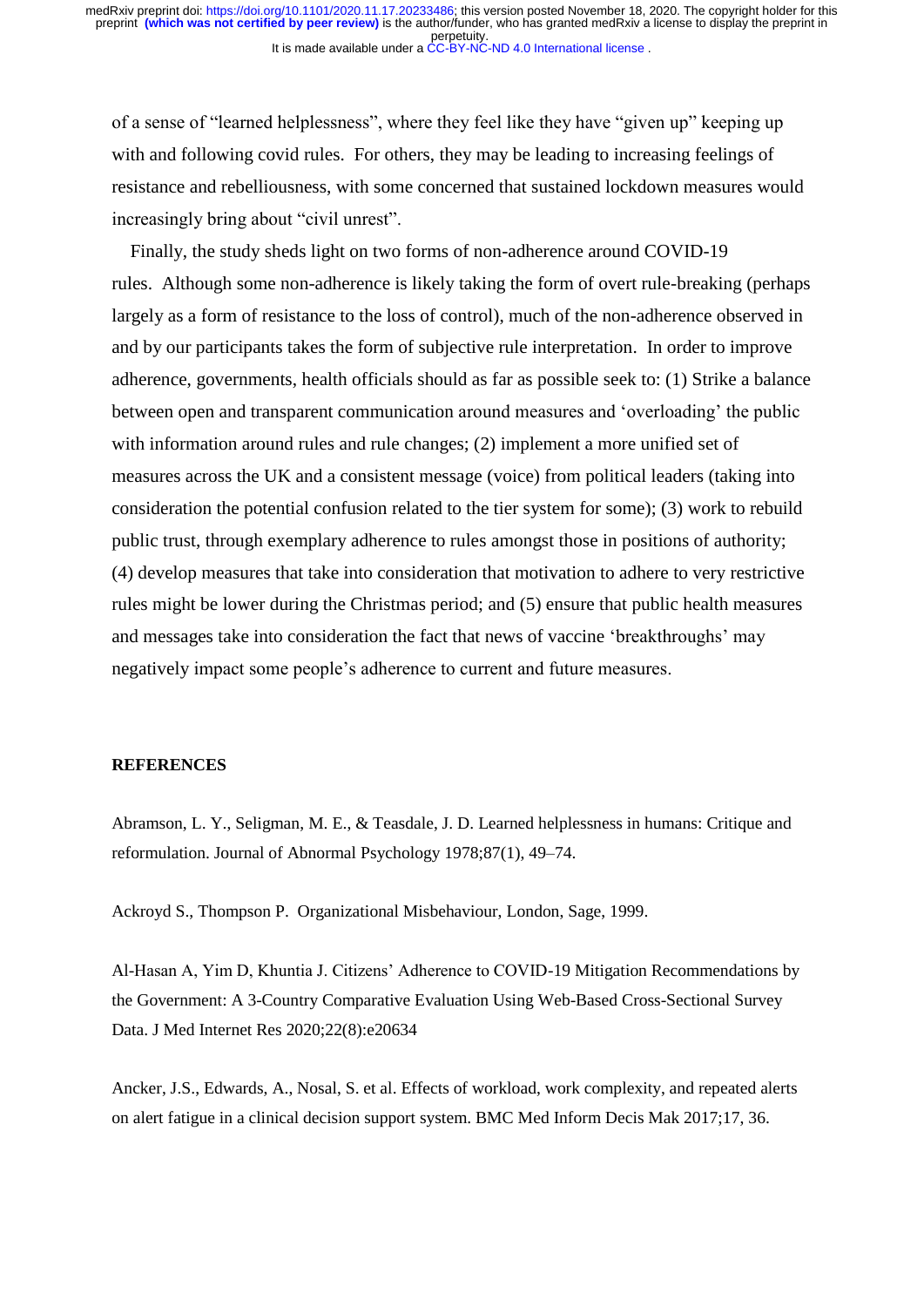It is made available under a [CC-BY-NC-ND 4.0 International license](http://creativecommons.org/licenses/by-nc-nd/4.0/) . perpetuity. preprint **(which was not certified by peer review)** is the author/funder, who has granted medRxiv a license to display the preprint in medRxiv preprint doi: [https://doi.org/10.1101/2020.11.17.20233486;](https://doi.org/10.1101/2020.11.17.20233486) this version posted November 18, 2020. The copyright holder for this

Bandura A. Social Foundations of Thought and Action: A Social Cognitive Theory. Englewood, NJ, PrenticeHall, 1986.

Baseman, J.G., Revere, D., Painter, I. et al. Public health communications and alert fatigue. BMC Health Serv Res 2013;13, 295.

Carlucci L., D'Ambrosio, I., Balsamo, M. Demographic and Attitudinal Factors of Adherence to Quarantine Guidelines During COVID-19: The Italian Model. Frontiers in Psychology 2020;2(11), 2702.

Cash J. Alert Fatigue. American Journal of Health-System Pharmacy,66, Issue 23, 1 December 2009, 2098–2101.

Coffey A, Atkinson P. Making Sense of Qualitative Data. London: Sage, 1996.

Coroiu A, Moran C, Campbell T, Geller AC. Barriers and facilitators of adherence to social distancing recommendations during COVID-19 among a large international sample of adults. PLoS ONE 2020;15(10), e0239795.

Fancourt D, Bu F, Mak H, Steptoe A. UCL COVID-19 Social Study Results Release 22 [Internet]. 2020a Available from: https://b6bdcb03-332c-4ff9-8b9d-28f9c957493a.filesusr.com/ugd/3d9db5\_636933e8191d4783866c474fab3ca23c.pdf

Fancourt D, Steptoe A, Wright L. The Cummings effect: politics, trust, and behaviours during the COVID-19 pandemic. Lancet. 2020b;396(10249):464–5.

Festinger, L. A theory of cognitive dissonance. Stanford, C.A., Stanford University Press. 1957.

Foucault M. Volume I: The History of Sexuality. New York, Pantheon Books, 1978.

Gonzalez V., Goeppinger J., Lorig, K. Four Psychosocial Theories and Their Application to Patient Education and Clinical Practice. Arthritis Care and Research 1990; 3(3), 132-143.

Harvey N. Behavioural fatigue: real phenomenon, naive construct or policy contrivance. Frontiers in Psychology. 2020. Available at:

https://www.frontiersin.org/articles/10.3389/fpsyg.2020.589892/abstract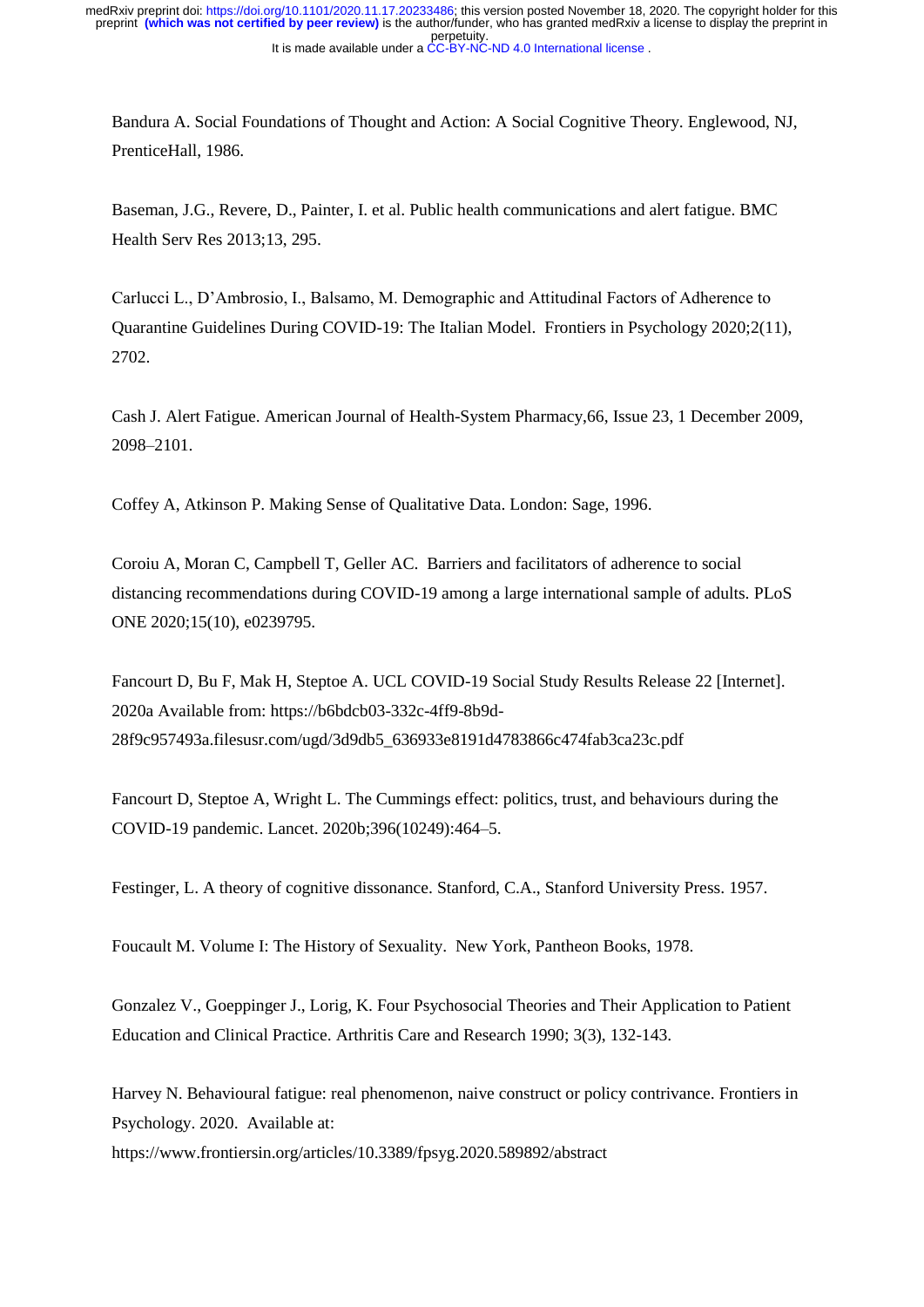Hall S., Jefferson,T. (eds). Resistance Through Rituals Youth subcultures in post-war Britain. London, Routledge, 1975.

Ipsos MORI. Britons increasingly abiding by the COVID-19 rules, with social responsibility and the NHS the primary drivers. 2020. Available from: https://www.ipsos.com/ipsos-mori/en-uk/britonsincreasingly-abiding-covid-19-rules-social-responsibility-and-nhs-primary-drivers

Kasting ML, Head KJ, Hartsock JA, Sturm L, Zimet GD. Public perceptions of the effectiveness of recommended non-pharmaceutical intervention behaviors to mitigate the spread of SARS-CoV-2. PLoS ONE 2020;15(11): e0241662.

Lazzarino AI, Steptoe A, Hamer M, Michie S. Covid-19: important potential side effects of wearing face masks that we should bear in mind. BMJ2020;369(m1435):m2003. doi:10.1136/bmj.m2003 pmid:32439689

Maier S., Seligman M. Learned Helplessness at Fifty: Insights from Neuroscience. Psychol Rev. 2016;123(4), 349–367.

Mantzari E., Rubin GJ, Marteau T. Is risk compensation threatening public health in the covid-19 pandemic? BMJ 2020;370:m2913.

Michie S., West R., Harvey N. The concept of "fatigue" in tackling covid-19. BMJ 2020;371:m4171

Milgram, S. Obedience to authority: An experimental view. New York. NY: Harper & Row, 1974.

National Health Service (NHS) UK. Guidance on social distancing. https://www.nhs.uk/conditions/coronavirus-covid-19/social-distancing/what-you-need-to-do/ [Accessed 12 November 2020].

Paykani, T., Zimet, G.D., Esmaeili, R. et al. Perceived social support and compliance with stay-athome orders during the COVID-19 outbreak: evidence from Iran. BMC Public Health 2020;20, 1650.

Peterson JF Bates DW. Preventable medication errors: identifying and eliminating serious drug interactions. J Am Pharm Assoc 2001;41:159–60.

Phansalkar S., et al. Drug—drug interactions that should be non-interruptive in order to reduce alert fatigue in electronic health records. J. Am. Med. Inform. Assoc. 2013;20:489–493.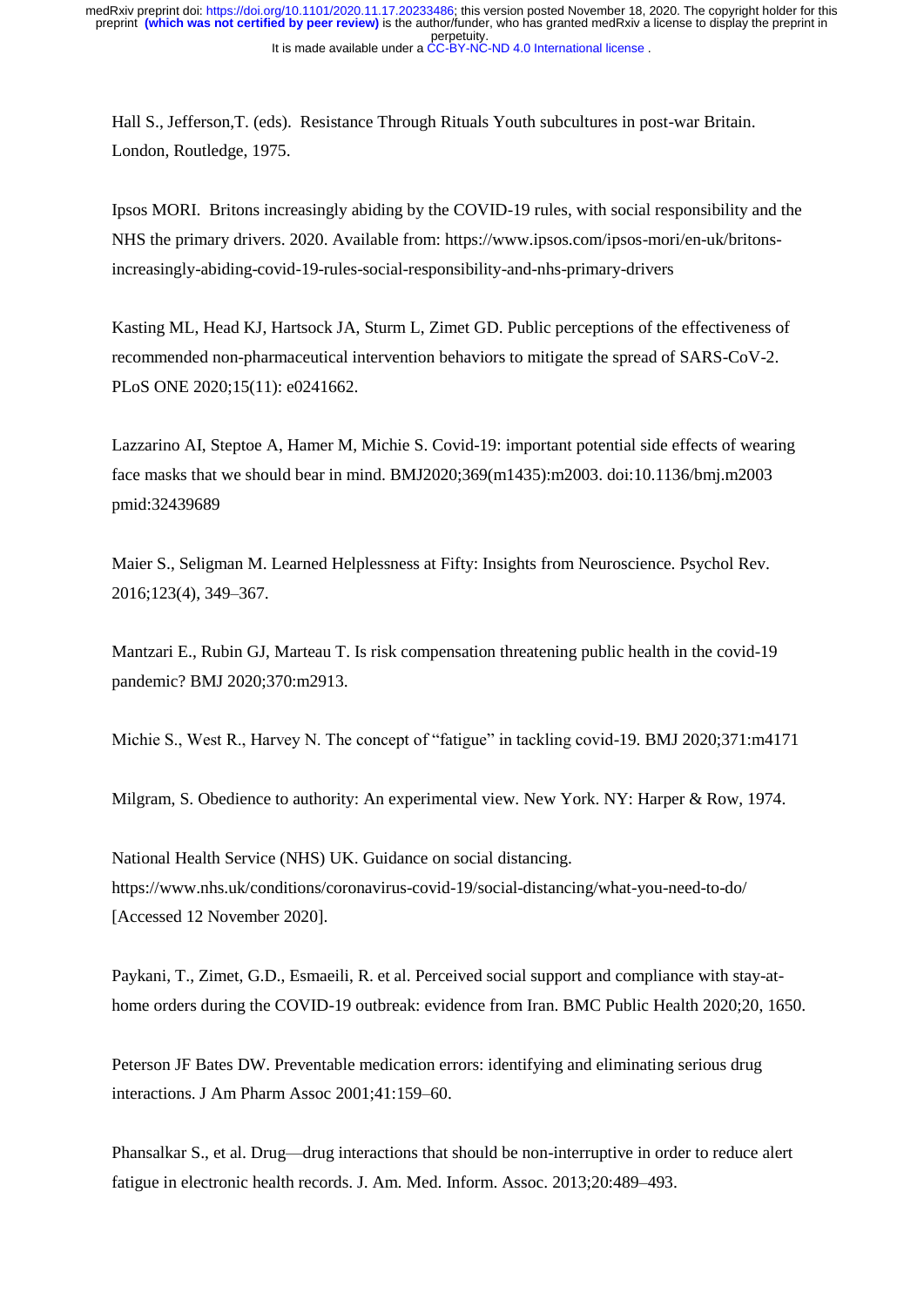It is made available under a [CC-BY-NC-ND 4.0 International license](http://creativecommons.org/licenses/by-nc-nd/4.0/) . perpetuity. preprint **(which was not certified by peer review)** is the author/funder, who has granted medRxiv a license to display the preprint in medRxiv preprint doi: [https://doi.org/10.1101/2020.11.17.20233486;](https://doi.org/10.1101/2020.11.17.20233486) this version posted November 18, 2020. The copyright holder for this

Rothgerber, H., Wilson, T., Whaley, D., Rosenfeld, D. L., Humphrey, M., Moore, A. L., & Bihl, A. Politicizing the COVID-19 Pandemic: Ideological Differences in Adherence to Social Distancing. Psyarxiv 2020. https://doi.org/10.31234/osf.io/k23cv

Selby K, Durand MA, Gouveia A, Bosisio F, Barazzetti G, et al. Citizen responses to government restrictions in the COVID-19 pandemic: a cross-sectional survey in Switzerland. JMIR Form Res. 2020 doi: 10.2196/20871. Epub ahead of print.

Silverman D. Qualitative research: theory, method and practice. London: Sage, 1997

Simmel G. The Metropolis and Mental Life. adapted by D. Weinstein from Kurt Wolff (Trans.) The Sociology of Georg Simmel. NewYork: Free Press, 1950, pp.409-424.

Strecher VJ, Devellis, BM, Becker, MH, and Rosenstock, IM: "The Role of SelfEfficacy in Achieving Health Behavior Change." Health Education Quarterly, 1986;13(1),73-92.

Tates K, Zwaanswijk M, Otten R, et al. Online focus groups as a tool to collect data in hard-to-include populations: examples from paediatric oncology. BMC Med Res Methodol 2009;9:ar15.

van Bavel, J.J.V., Baicker, K., Boggio, P.S. et al. Using social and behavioural science to support COVID-19 pandemic response. Nat Hum Behav 2020;4, 460–471.

van Boekel LC, Peek ST, Luijkx KG. Diversity in older adults' use of the Internet: identifying subgroups through latent class analysis. J Med Internet Res 2017;19:e180.

Watson, D. (1982). The actor and the observer: How are their perceptions of causality divergent? Psychological Bulletin, 92(3), 682–700.

Williams SN. A twenty-first century Citizens' POLIS: introducing a democratic experiment in electronic citizen participation in science and technology decision-making. Public Underst Sci 2010;19:528–44. 14

Williams SN, Armitage CJ, Tampe T, Dienes KD. Public perceptions and experiences of social distancing and social isolation during the COVID-19 pandemic: a UK-based focus group studyBMJ Open 2020a;10:e039334.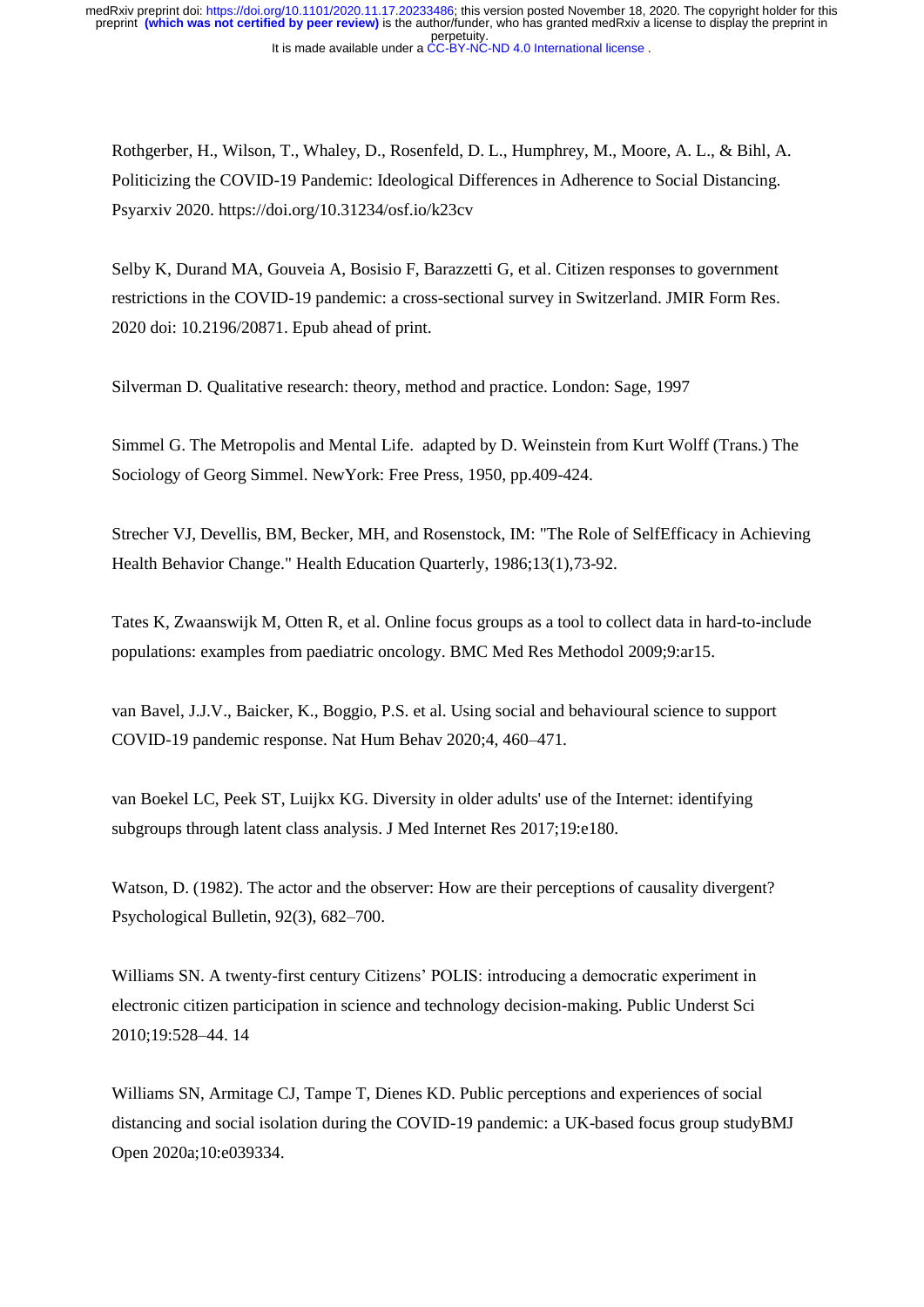Williams, SN, Armitage, CJ, Tampe, T, Dienes KD. Public attitudes towards COVID-19 contact tracing apps: A UK-based focus group study. Health Expectations 2020b; forthcoming.

YouGov. COVID-19 Public Monitor, Available at:<https://yougov.co.uk/covid-19> (Accessed 20 October 2020)

# **DECLARATIONS**

**Competing interest statement:** CJA is supported by NIHR Manchester Biomedical Research Centre and NIHR Greater Manchester Patient Safety Translational Research Centre. TT is currently employed by the World Health Organization. The authors have no other relationships or activities that could appear to have influenced the submitted work.

**Transparency declaration**: The lead author (the manuscript's guarantor) affirms that the manuscript is an honest, accurate, and transparent account of the study being reported; that no important aspects of the study have been omitted; and that any discrepancies from the study as planned (and, if relevant, registered) have been explained.

**Authors' contributions:** All authors contributed to the planning of the study. The analysis was conducted by SW and KD. The initial draft of the article was written by SW. All authors revised the manuscript and approved the final version for publication. SW is the guarantor of the article.

**Funding statement**: This research was supported by the Manchester Centre for Health Psychology based at the University of Manchester (£2000) and Swansea University's 'Greatest Need Fund' (£3000).

**Data sharing statemen**t: Ethical restrictions related to participant confidentiality prohibit the authors from making the data set publicly available. During the consent process, participants were explicitly guaranteed that the data would only be seen my members of the study team.